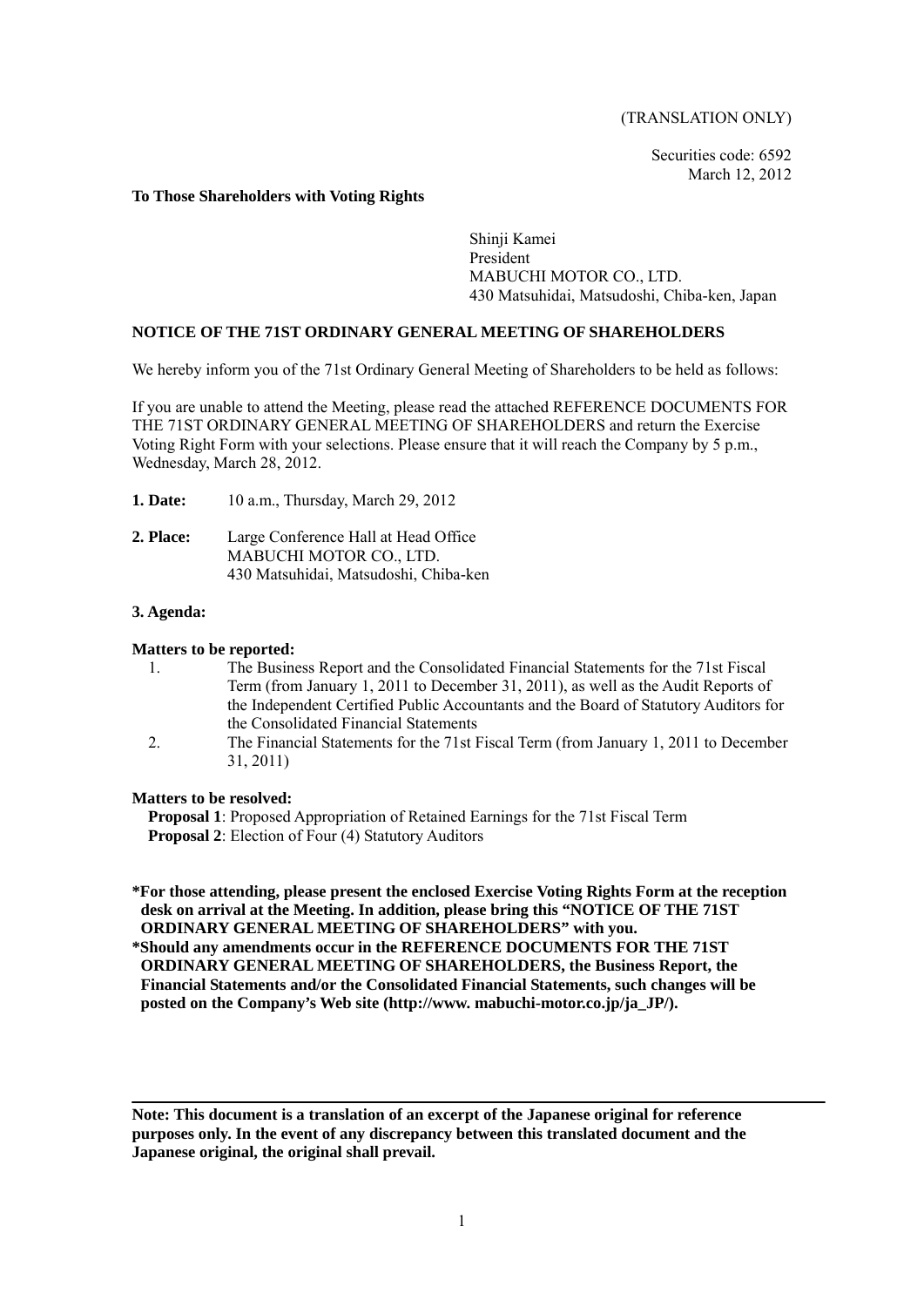### **BUSINESS REPORT (From January 1, 2011 to December 31, 2011)**

### **1. Current Conditions of the Mabuchi Group**

### (1) Business Development and Results

During the fiscal year ended December 31, 2011, the overall sense of uncertainty in the world economy heightened. The fiscal problems in Europe further increased in severity, their impact spread to the real economy, and the economic recovery trend weakened in both the U.S. and Europe. In emerging countries as well, while a certain level of economic growth potential was sustained, the pace of growth showed a slowing trend.

Although the Japanese economy recovered from a slump in production activities following the Great East Japan Earthquake at a pace that exceeded initial expectations, the flooding in Thailand caused yet another supply chain disruption crisis, and the pace of recovery slowed markedly.

The small motor industry, to which the Mabuchi Group belongs, experienced large fluctuations in demand as a result of the impact of these changes in the business environment. In particular, the circumstances surrounding products for the automotive products market changed at a bewildering pace as the earthquake disaster brought a steep decline in demand, and as the flood in Thailand brought a decrease for certain regions, followed by overall recovery and higher production in the second half. At the same time, many key products in other markets depend heavily on demand in developed countries, and on the whole demand declined owing to factors including sluggish demand in preparation for the peak year-end sales period.

Under these business conditions, the Mabuchi Group identified and addressed several issues: continued strengthening of the automotive products business, sales expansion in China, reorganization of production bases, and plant efficiency improvements.

Specifically, the Group actively devised measures to achieve sales and market share expansion, stable product supply and quality improvements, and increases in profitability and productivity. These measures included 1) the introduction in China of motors for power window lifters for emerging markets (new products), 2) expansion of the compact, high-output motor line (new product market introduction), 3) strengthening of cross-regional and cross-organizational activities in China (integrated development, production, and sales systems), 4) the establishment of MABUCHI MOTOR (JIANGXI) CO., LTD. for the purpose of strengthening cost competitiveness and increasing sales in China, 5) production capacity expansion at production bases in Vietnam, 6) personnel efficiency improvements through the introduction and expansion of facilities to rationalize production, and 7) the start of activities to realize smart factories (centralized management of manufacturing site information).

As a result, consolidated net sales for the period were 78,886 million yen (a 4.7% decrease on a year-on-year basis). Sales of motors, which account for the majority of consolidated net sales, were 78,760 million yen (a 4.7% decrease). Operating income for the year was 3,066 million yen (a 53.7% decrease on a year-on-year basis) as a result of factors including higher materials costs triggered by soaring prices of copper, steel materials, and rare earths, key product components. Although non-operating income versus expenses improved due to factors including an increase in income from the sale of scrap materials and a decrease in the foreign exchange loss, ordinary income was 4,926 million yen (a 35.1% decrease on a year-on-year basis) as a result of the decrease in operating income. Income before income taxes was 3,248 million yen (a 55.4% decrease on a year-on-year basis) as a result of the recording of a loss on reversal of foreign currency translation adjustments in connection with the liquidation of an overseas subsidiary as an extraordinary loss. Net loss was 466 million yen (net income for the prior year was 5,260 million yen) as a result of the recording at the year-end of a reversal of deferred tax assets as deferred income taxes following a careful review of the collectability of deferred tax assets in light of the Company's operating results and future outlook.

The next section describes market trends and sales conditions categorized into separate applications for motors.

#### 1) Automotive Products Market

Net sales in this market increased to 40,651 million yen (a 1.5% increase on a year-on-year basis). Although demand temporarily declined due to the impact of the earthquake disaster and flooding in Thailand, it recovered sharply in the second half. Despite rapid yen appreciation, a sales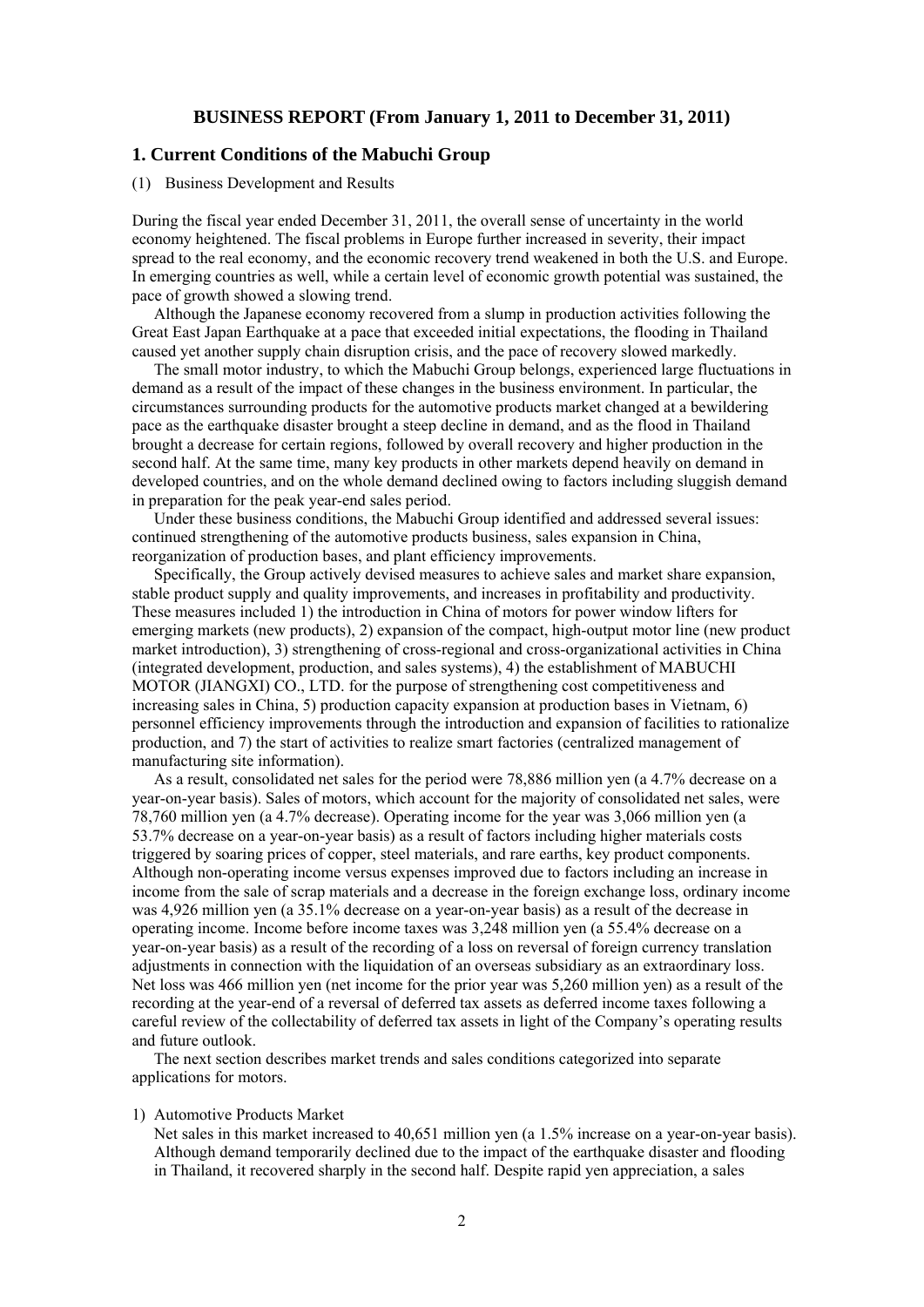increase was achieved thanks to expansion in market share for motors for mirrors and other applications, higher demand for motors for power window lifters, and continued strong sales of motors for power seats.

2) Audio & Visual Equipment Market

Net sales in this market decreased sharply to 9,725 million yen (a 15.0% decrease on a year-on-year basis). Although shipments of motors for car CD players were at the prior-year level due to recovery in automobile production, sales of motors for DVD players fell sharply due to lower demand in emerging markets, a sales decrease resulting from a slump in demand in preparation for the peak year-end sales period, and the impact of yen appreciation.

3) Optical & Precision Instruments Market

Net sales in this market decreased to 12,589 million yen (an 8.9% decrease on a year-on-year basis). Sales declined as a result of placing priority on profitability amid fierce price competition for motors for digital cameras. Sales of motors for inkjet printers and motors for PC drives decreased due to the impact of yen appreciation even though overall sales volumes were maintained at the prior-year level despite the impact of supply chain disruption resulting from the flooding in Thailand.

### 4) Home Appliances, Power Tools & Toys Market

Net sales in this market decreased to 15,792 million yen (an 8.9% decrease on a year-on-year basis). Although strong sales of motors for tooth brushes compensated for a slump in demand for motors for hair dryers, shavers, and beauty- and healthcare-related products for the peak year-end sales period, and sales volumes of motors for power tools rose slightly year on year, sales decreased due to the impact of yen appreciation.

| $\sim$ Consonaated sales of motors by application- |                                                                                                               |         |                                                            |  |  |  |
|----------------------------------------------------|---------------------------------------------------------------------------------------------------------------|---------|------------------------------------------------------------|--|--|--|
| Market Segment                                     | The 71st fiscal term<br>(The year ended)<br>YOY<br>December 31,2011)<br>$(\%)$<br>Amount<br>(Millions of Yen) |         | Segment sales as<br>a percentage of<br>net sales<br>$(\%)$ |  |  |  |
| <b>Automotive Products</b>                         | 40,651                                                                                                        | 1.5     | 51.6                                                       |  |  |  |
| Audio & Visual Equipment                           | 9,725                                                                                                         | $-15.0$ | 12.3                                                       |  |  |  |
| Optical & Precision Instruments                    | 12,589                                                                                                        | $-8.9$  | 16.0                                                       |  |  |  |
| Home Appliances, Power Tools & Toys                | 15,792                                                                                                        | $-8.9$  | 20.1                                                       |  |  |  |
| Total                                              | 78,760                                                                                                        | $-4.7$  | 100.0                                                      |  |  |  |

<Consolidated sales of motors by application>

(Notes)

- 1. The Mabuchi Group's businesses have been developed within a single business field related to small motors. Given this single business structure, an explanation by segment is omitted.
- 2. Amounts less than a million yen have been truncated.
- 3. The figures above don't include consumption tax, etc.
- (2) Capital Investments

Capital investments for the current fiscal year amounted to  $\frac{1}{6}$ ,  $\frac{524}{1}$  million, which includes  $\frac{1}{2}$ ,  $\frac{225}{1}$ million for the construction of facilities for MABUCHI MOTOR (JINGSU) CO., LTD., MABUCHI MOTOR VIETNAM LTD., and MABUCHI MOTOR (YINGTAN) CO., LTD.; ¥ 233 million for R&D facilities and equipment; and ¥5,066 million for other facilities and equipment to upgrade product lines and reinforce overall productivity.

#### (3) Issues to be Addressed

The outlook for 2012 is for business conditions to follow a recovery path despite a sense of uncertainty with regard to the future. In emerging countries, economic growth is expected to continue and remain firm, although the pace of growth is likely to slow. In developed countries, on the other hand, economic recovery remains anemic, and credit uncertainty and other concerns in Europe continue. In addition, trends in resource prices will continue to require careful scrutiny. It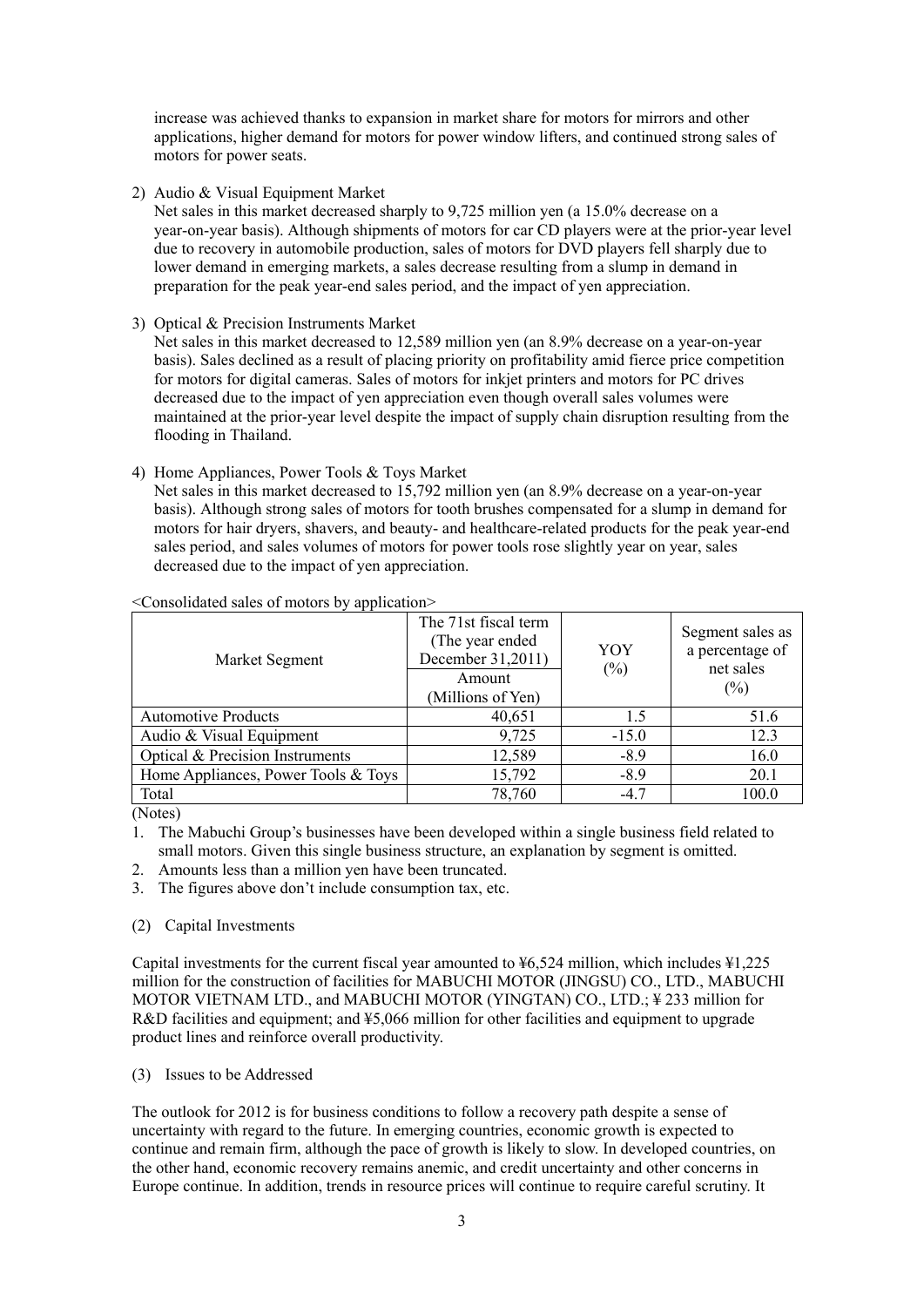appears that additional time will be necessary for the global economy to attain some degree of stability.

The situation in the markets in which the Mabuchi Group's products are sold is mixed as well. The only market that seems to be on a clear recovery path is the Automotive Products market, where demand is expected to recover in developed countries and emerging countries alike. We expect little change and demand on a par with 2011 in the Audio & Visual Equipment market, the Optical  $\&$ Precision Instruments market, and the Home Appliances, Power Tools & Toys market.

Under these business conditions, the Mabuchi Group will tackle the following issues.

1) Continued Strengthening of the Automotive Products Business

The Mabuchi Group will continue to strengthen the automotive products business, from which growth is expected.

First, in response to a steady increase in new inquiries based on customer evaluation after market introduction of motors for power window lifters and motors for power seats, we will focus further efforts on these products and solidify our market position.

We have recently completed development of next-generation models of motors for power window lifters. Since demand is expected to rise in proportion to increased awareness of these motors as a solution for achieving size, weight and cost reductions, we will further pursue the acquisition and development of customers that will constitute a foundation for sales of these products.

To attain further growth from motors for power seats, we will strive to boost product competitiveness and profitability by rigorously implementing measures to maintain and increase quality and lower costs.

Next, we will promote our expanded line of compact, high-output motors for door mirrors and air conditioner dampers, key existing applications, and leverage these products to increase sales, including in market sectors where our share is comparatively low.

#### 2) Sales Expansion in China

In China, a market that holds promise for future growth, the market environment changes rapidly, and a timely response is required. For this reason, the development of local self-contained processes is essential, and the Mabuchi Group will proceed with the development of an integrated development, production, and sales system in China.

In addition, we will seek to avoid unhealthy price competition and simultaneously tap latent demand by optimizing the performance and structure of our products, establishing quality standards, and reviewing parts and materials procurement methods to adapt them to the market, whose competitive environment and characteristics varies according to product and/or application.

### 3) Reorganization of Production Bases

The Mabuchi Group will pursue global cost competitiveness by continuing to reorganize its production bases.

To that end, we will increase the production ratio of high-end products at our coastal production bases in China. We aim to increase our competitive advantage and boost added value by realizing high-quality, high-efficiency manufacturing through means including the construction of a new plant building optimized for production of high-end automotive products and the practice of integrated operation of processes from development to production.

We will also increase production capacity at our inland production bases in China. We will strive to increase cost competitiveness by completing construction of a plant at a new production base established in fiscal 2011, commencing mass production according to plan, and shifting production from coastal production bases in China to the cost-competitive new production base.

Furthermore, we will increase production of automotive motors at our production bases in Vietnam. In this way, we will put in place a system for producing 600 million pieces at our two production bases in Vietnam, including motors for non-automotive applications.

#### 4) Manufacturing Process Innovation

The Mabuchi Group will take maximum advantage of cost competitiveness achieved through production base reorganization and at the same time accelerate manufacturing process innovation and increase competitiveness in both quality and cost.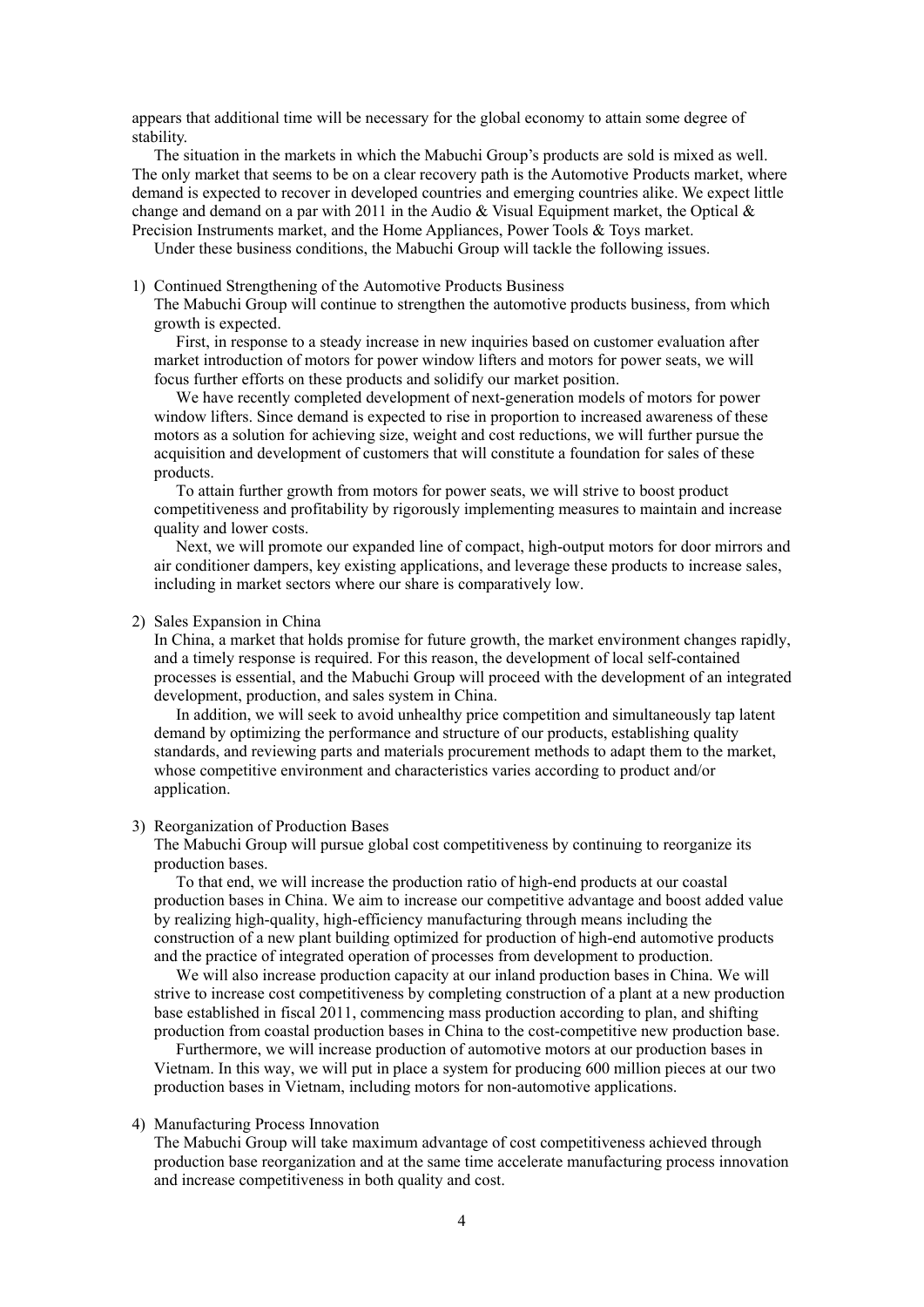First, we will accelerate the reduction of manufacturing line workers, which we have been implementing as a medium-term initiative. Since upward pressure on costs is increasing these days, we will accelerate the previous plan by two years and realize production processes that will enable personnel reduction of 30% or higher compared to the 2010 level by the end of 2013.

In addition, we will continue with optimization of indirect personnel. We will achieve a reduction of about 30% from the 2009 level by the end of 2013 by proceeding with consolidation of organizational functions, optimization of management personnel, rigorous man-hour control, and other measures while at the same time making necessary investments in information technology after carefully examining cost effectiveness.

Finally, we are implementing activities to realize the smart factory concept (centralized management of manufacturing site information). At a time when greater relative importance of automotive applications brings more stringent quality assurance requirements, a framework based on visualization of the overall manufacturing process has become essential. Accordingly, we will connect production facilities and backbone systems using a network and introduce in stages the smart factory approach of clarifying cause-and-effect relationships between data in production processes. After conducting demonstration trials on model production lines during 2012, we will systematically implement the concept in order to create benefits throughout our plants.

|                                   |                    |                  |                  | (Millions of Yen) |
|-----------------------------------|--------------------|------------------|------------------|-------------------|
|                                   | $68th$ fiscal term | 69th fiscal term | 70th fiscal term | 71st fiscal term  |
|                                   | (FY 2008)          | (FY 2009)        | (FY 2010)        | (FY 2011)         |
| Net sales                         | 92,602             | 70,369           | 82,752           | 78,886            |
| Ordinary income                   | 7,872              | 5,424            | 7,587            | 4,926             |
| Net income (loss)                 | 3,565              | 5,450            | 5,260            | (466)             |
| Net income (loss) per share (Yen) | 94.77              | 155.54           | 150.14           | (13.31)           |
| $ROE (\% )$                       | 1.8                | 3.0              | 3.0              | $-0.3$            |
| Total assets                      | 188,691            | 192,362          | 185,408          | 181,351           |
| Net assets                        | 178,291            | 180,311          | 174,570          | 168,538           |
| Shareholders' equity ratio (%)    | 94.5               | 93.7             | 94.2             | 92.9              |
| Net assets per share (Yen)        | 5,088.18           | 5,146.04         | 4,982.43         | 4,810.36          |
| Cash dividends per share (Yen)    | 123                | 100              | 100              | 100               |
| Dividend payout ratio $(\%)$      | 129.8              | 64.3             | 66.6             |                   |
| Dividend on equity ratio $(\%)$   | 2.3                | 2.0              | 2.0              | 2.0               |

#### (4) Financial Highlights

(Notes)

1. Net income (loss) per share is calculated using the average number of outstanding shares during the period. Net assets per share are calculated based on the total number of shares outstanding at the end of the period.

- 2. Amounts less than one million yen for net sales, ordinary income, net income (loss), total assets and net assets are omitted. Amounts of net income (loss) per share and net assets per share are rounded to two decimal places.
- 3. Percentages for ROE, shareholders' equity ratio, dividend payout ratio and dividend on equity ratio are rounded to one decimal place.
- 4. Cash dividends per share, dividend payout ratio and dividend on equity ratio for the 71st fiscal term are projected figures calculated on the assumption that the resolution will be passed on the proposal for appropriation of retained earnings at the 71st Ordinary General Meeting of Shareholders.
- (5) Major Businesses Conducted by the Mabuchi Group (As of December 31, 2011)

The Mabuchi Group, consisting of MABUCHI MOTOR CO., LTD. (the "Company"), and its 20 subsidiaries (of which 19 are consolidated subsidiaries), engage in the manufacture and sales of small motors used for automotive products, audio  $\&$  visual equipment, optical  $\&$  precision instruments and home appliances, power tools & toys, etc.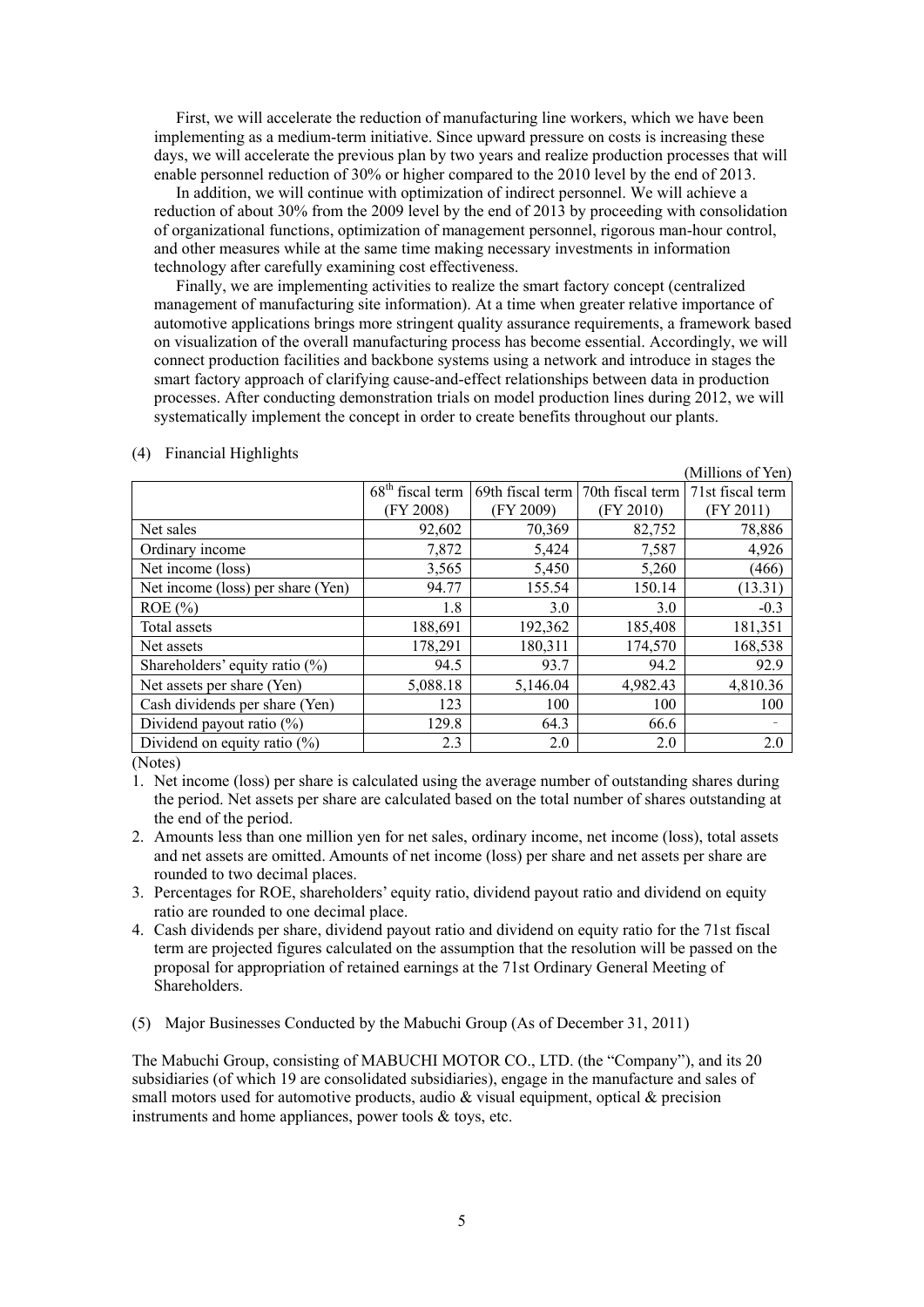## **2. Matters Relating to Stocks**

| (1) | Total Number of Shares Authorized:                                                                                            | 100,000,000 | (As of December 31, 2011)                            |
|-----|-------------------------------------------------------------------------------------------------------------------------------|-------------|------------------------------------------------------|
| (2) | Number of Shares Issued:                                                                                                      | 39,875,881  | (Number of Treasury Stock 4,839,419 is Included)     |
|     | Note: Number of shares issued decreased by 2,000,000 from the end of the previous term due to<br>retirement of treasury stock |             |                                                      |
|     | Number of Shareholders:                                                                                                       | 13,227      | (Increased by 123 from the end of the previous term) |

### (4) Major Shareholders (Top 10)

|                                                        | Number of shares held | Percentage of       |  |
|--------------------------------------------------------|-----------------------|---------------------|--|
| Shareholders                                           | (shares)              | shares held $(\% )$ |  |
| Takaichi Mabuchi                                       | 2,500,400             | 7.1                 |  |
| Northern Trust Co. (AVFC) Sub-account American Clients | 2,463,400             | 7.0                 |  |
| Mabuchi International Scholarship Foundation           | 1,500,000             | 4.3                 |  |
| Takashi Mabuchi                                        | 1,130,300             | 3.2                 |  |
| Tamotsu Mabuchi                                        | 1,130,207             | 3.2                 |  |
| Premiere Corporation                                   | 1,034,300             | 3.0                 |  |
| Taka Corporation Co., Ltd.                             | 1,028,000             | 2.9                 |  |
| TEXAS Inc.                                             | 1,028,000             | 2.9                 |  |
| The Nomura Trust & Banking Co., Ltd. (Trust Account)   | 956,900               | 2.7                 |  |
| Japan Trustee Services Bank, Ltd. (Trust Account)      | 945,500               | 2.7                 |  |
| $\Delta T$ $\Delta$                                    |                       |                     |  |

(Notes)

1. In addition to the above, Mabuchi Motor Co., Ltd. retains 4,839,419 shares of treasury stock.

2. The number of shares of treasury stock is excluded from "Percentage of shares held." The percentages are rounded to one decimal place.

(5) Other Significant Matters Relating to Stocks

Retirement of Treasury Stock Retired treasury stocks (common shares): 2,000,000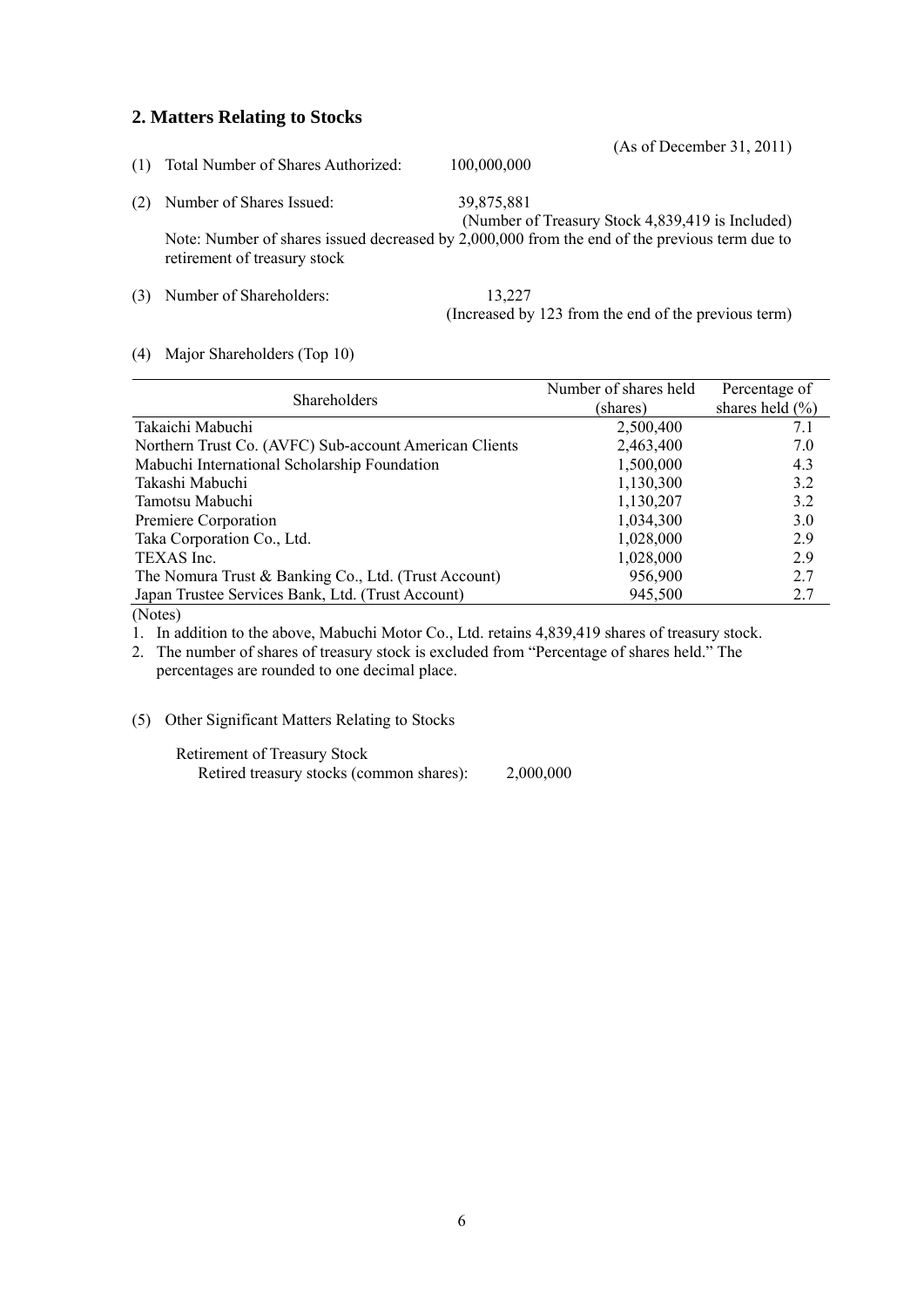# **3. Directors and Statutory Auditors of the Company**

(1) Directors and Statutory Auditors

(As of December 31, 2011)

| Position                                 | Name             | Duty and<br><b>Significant Positions Concurrently Held</b>                                                                                                |
|------------------------------------------|------------------|-----------------------------------------------------------------------------------------------------------------------------------------------------------|
| Representative Director<br>and Chairman  | Takaichi Mabuchi |                                                                                                                                                           |
| Representative Director<br>and President | Shinji Kamei     | President and CEO                                                                                                                                         |
| <b>Executive Managing</b><br>Director    | Nobuyo Habuchi   | Senior Managing Executive Officer,<br>Chief Factory Management Officer and<br>Chairman of the Board and General<br>Manager, MABUCHI INDUSTRY CO.,<br>LTD. |
| Managing Director                        | Takashi Kamei    | Managing Executive Officer and General<br>Manager of Operations Control<br>Headquarters                                                                   |
| Director                                 | Akira Okuma      | Executive Officer and General Manager of<br>Research and Development Headquarters                                                                         |
| Director                                 | Kaoru Kato       | Executive Officer and General Manager of<br>Sales Headquarters                                                                                            |
| Director                                 | Hiroo Okoshi     | Executive Officer and General Manager of<br>Administration Headquarters, in charge of<br><b>Internal Controls</b>                                         |
| <b>Full-time Statutory Auditor</b>       | Masahiro Gennaka |                                                                                                                                                           |
| <b>Statutory Auditor</b>                 | Ichiro Ando      | Attorney, Ando Ichiro Law Office                                                                                                                          |
| <b>Statutory Auditor</b>                 | Toyokuni Yazaki  | CPA, Certified Tax Accountant,<br>Representative Yazaki Accounting Office<br>Outside Auditor of NAGAWA Corporation                                        |
| <b>Statutory Auditor</b>                 | Keiichi Horii    | Attorney, Joint Representative<br>South Toranomon Law Office                                                                                              |

(Notes)

- 1. Statutory Auditors Ichiro Ando, Toyokuni Yazaki and Keiichi Horii are outside auditors. The Company designated these three Statutory Auditors as "independent officers" as stipulated by the Tokyo Stock Exchange and registered them thereat.
- 2. Statutory Auditor Masahiro Gennaka has experience in corporate management as a former Director and President of a subsidiary of the Company and significant knowledge of finance and accounting.
- 3. Statutory Auditor Ichiro Ando is a lawyer. He is familiar with corporate legal affairs and has significant knowledge of finance and accounting.
- 4. Statutory Auditor Toyokuni Yazaki is a Certified Public Accountant and has professional knowledge of finance and accounting.
- 5. Statutory Auditor Keiichi Horii is a lawyer. He is familiar with corporate legal affairs and has significant knowledge of finance and accounting.
- 6. Changes of Directors and Executive Officers
- 1) Managing Director Shunroku Nishimura retired from the position due to expiry of tenure at the close of the 70th Ordinary General Meeting of Shareholders held on March 30, 2011.
- 2) Director Hiroo Okoshi was newly elected as Director at the 70th Ordinary General Meeting of Shareholders held on March 30, 2011, and assumed the position as of the same date.
- 3) Managing Director Takashi Kamei was newly elected as Managing Director at the 70th Ordinary General Meeting of Shareholders held on March 30, 2011, and assumed the position as of the same date.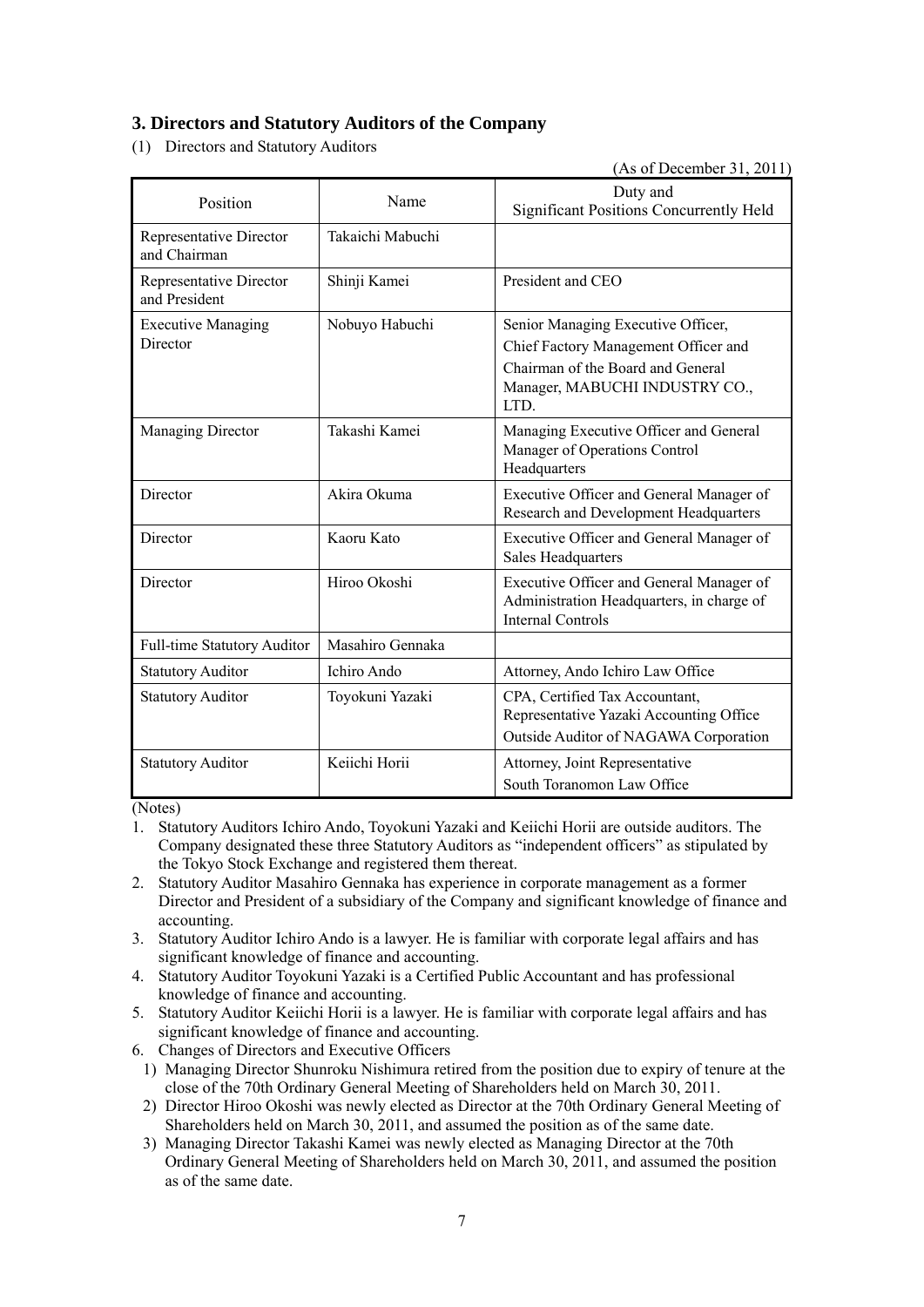7. The Company reinforces both business execution and supervision functions by entrusting Directors with strategic decision making and supervision and giving Executive Officers the authority of and responsibility for ordinary business execution. The Company also adopts the Executive Officer system to reinforce corporate governance.

| Name           | Areas of responsibility                                                                  |
|----------------|------------------------------------------------------------------------------------------|
| Masato Itokawa | Executive Officer and General Manager of Quality Assurance Dept.                         |
| Chin Tai Yen   | Executive Officer, Chairman of the Board and General Manager<br>MABUCHI TAIWAN CO., LTD. |

Executive Officers who are not concurrently a Director are as follows.

### (2) Remuneration Paid to Directors and Statutory Auditors

### 1) Remuneration Paid

| Category                                                  | Number of persons<br>remunerated | Total amount of remuneration paid<br>(Millions of Yen) |
|-----------------------------------------------------------|----------------------------------|--------------------------------------------------------|
| Directors                                                 |                                  | 159                                                    |
| <b>Statutory Auditors</b><br>[of which, Outside Auditors] | $\left[3\right]$                 | [25                                                    |

(Notes)

1. The numbers above include one (1) director who retired at the 70th Ordinary General Meeting of Shareholders held on March 30, 2011.

2. The amount of remuneration for Directors does not include their salaries for their service as the Company's employees, which is ¥47 million (paid to three directors/employees).

- 3. In addition, retirement benefits amounting to ¥12 million were paid to one Director who retired from office during the period under review. The corresponding amount of provision for directors' retirement benefits stated in a prior-period business report was deducted.
- 2) Policy for Decision Making on Remuneration, etc.

As a basic policy for determining remuneration for Directors and Statutory Auditors, the Company set the amount at an appropriate level to clarify the area of responsibility of each Director or Statutory Auditor in the group management, enhance the transparency of management, give them incentives for raising business performance and corporate value, and secure and maintain highly capable human resources.

At the 66th Ordinary General Meeting of Shareholders of the Company held on March 29, 2007, it was approved that the remuneration of Directors (the ceiling amount of total remuneration) shall consist of monthly fixed payments within ¥15 million (excluding salaries for service as the Company's employees) and variable payments within 0.7% of consolidated net income for each business year (which does not include consolidated business results-based remuneration for Directors) with a ceiling amount of ¥200 million. With regard to remuneration for Statutory Auditors (the ceiling amount of total remuneration), a fixed monthly remuneration amount within ¥4 million was approved.

A fixed amount of remuneration for each Director was determined, taking into account each Director's position, other companies' standards and changes in the management environment, etc. The variable amounts are determined by each individual's business performance assessed using certain evaluation indices.

With regard to remuneration for Statutory Auditors, because they are independent of business execution, fixed monthly remuneration that is not affected by business results is paid to each Statutory Auditor and the amount for each Statutory Auditor is determined by negotiation among the auditors.

The retirement allowance system for Directors and Statutory Auditors was abolished at the closing of the 67th Ordinary General Meeting of Shareholders of the Company held on March 28, 2008.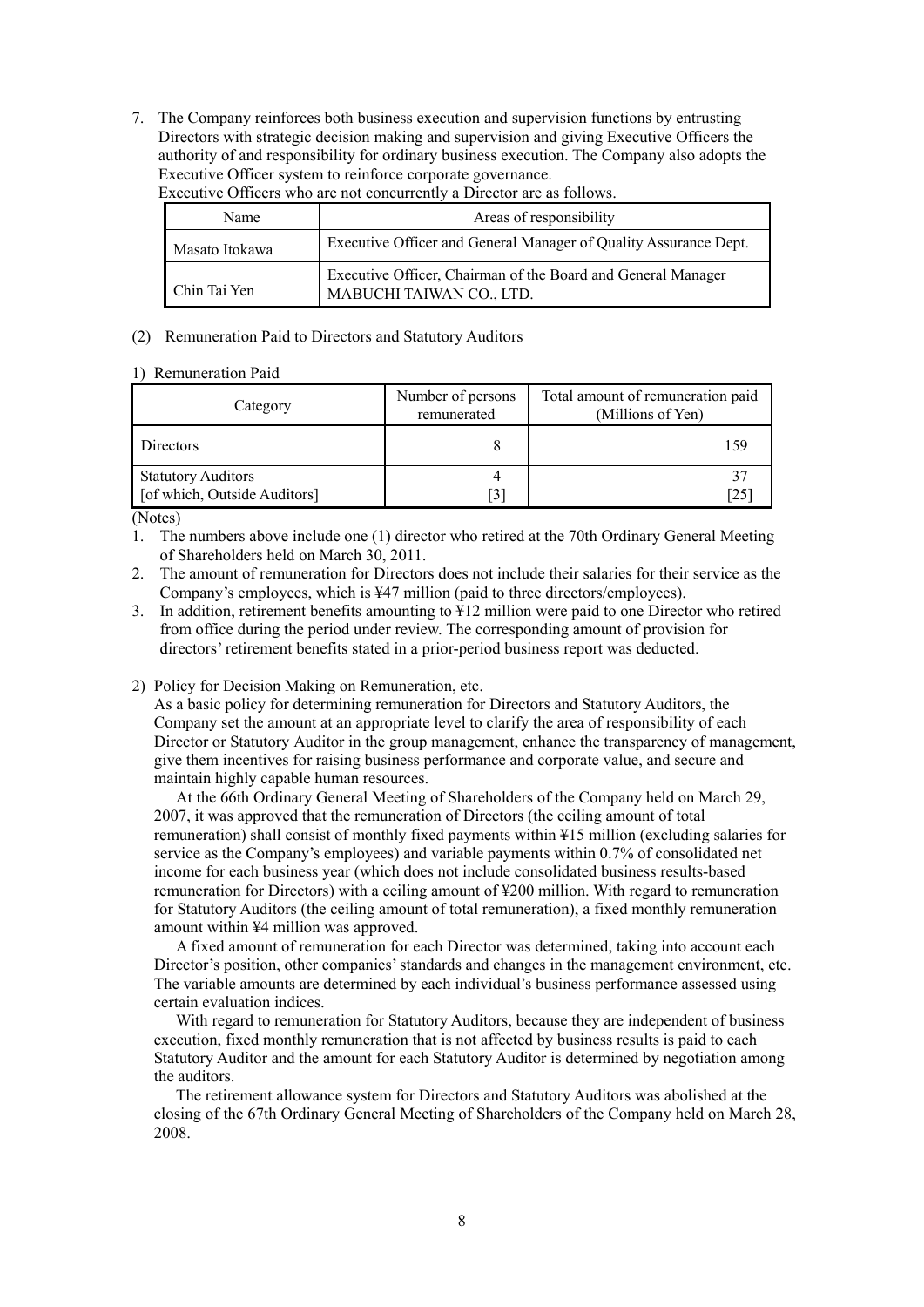- (3) Matters Concerning Outside Officers (Outside Auditors)
- 1) Representative Position at a Different Corporation Concurrently Assumed by the Company's Officer and the Relation between the Corporation and MABUCHI MOTOR CO., LTD. Statutory Auditor Toyokuni Yazaki also serves as an outside auditor at NAGAWA Corporation. There has been no trading or other special relationship between NAGAWA Corporation and the Company.

|                          | <b>EVALUATE AND SOLUTION CONTRACT TO A REPORT AND A REPORT OF A REPORT OF A REPORT OF A REPORT OF A REPORT OF A R</b> |
|--------------------------|-----------------------------------------------------------------------------------------------------------------------|
|                          | Activities                                                                                                            |
| <b>Statutory Auditor</b> | Attended 15 of the 18 meetings (attendance percentage 83%) of the Board of                                            |
| Ichiro Ando              | Directors and all 10 meetings of the Board of Statutory Auditors held during                                          |
|                          | the fiscal year under review. Based on his ample experience and professional                                          |
|                          | viewpoints on corporate legal affairs as a lawyer and from a position                                                 |
|                          | independent of the Company's management, he provided advice and made                                                  |
|                          | propositions to ensure the legality, adequacy and fairness of decision making                                         |
|                          | and business execution.                                                                                               |
| <b>Statutory Auditor</b> | Attended 17 of the 18 meetings (attendance percentage 94%) of the Board of                                            |
| Toyokuni Yazaki          | Directors and all 10 meetings of the Board of Statutory Auditors held during                                          |
|                          | the fiscal year under review. Based on his ample experience and professional                                          |
|                          | viewpoints in corporate accounting audits as a Certified Public Accountant and                                        |
|                          | from a position independent of the Company's management, he provided                                                  |
|                          | advice and made propositions to ensure the legality, adequacy and fairness of                                         |
|                          | decision making and business execution.                                                                               |
| <b>Statutory Auditor</b> | Attended 16 of the 18 meetings (attendance percentage 89%) of the Board of                                            |
| Keiichi Horii            | Directors and all 10 meetings of the Board of Statutory Auditors held during                                          |
|                          | the fiscal year under review. Based on his ample experience and professional                                          |
|                          | viewpoints on corporate legal affairs as a lawyer and from a position                                                 |
|                          | independent of the Company's management, he provided advice and made                                                  |
|                          | propositions to ensure the legality, adequacy and fairness of decision making                                         |
|                          | and business execution.                                                                                               |

### 2) Major Activities during the Fiscal Year under Review

3) Outline of Limited Liability Agreements

As per Article 427, Paragraph 1, of the Companies Act and the Company's Articles of Incorporation, the Company entered into an agreement with each outside auditor to limit their liabilities as provided in Article 423, Paragraph 1, of the Companies Act. The limit of liabilities under the agreement shall be the amount set forth in the relevant laws and regulations.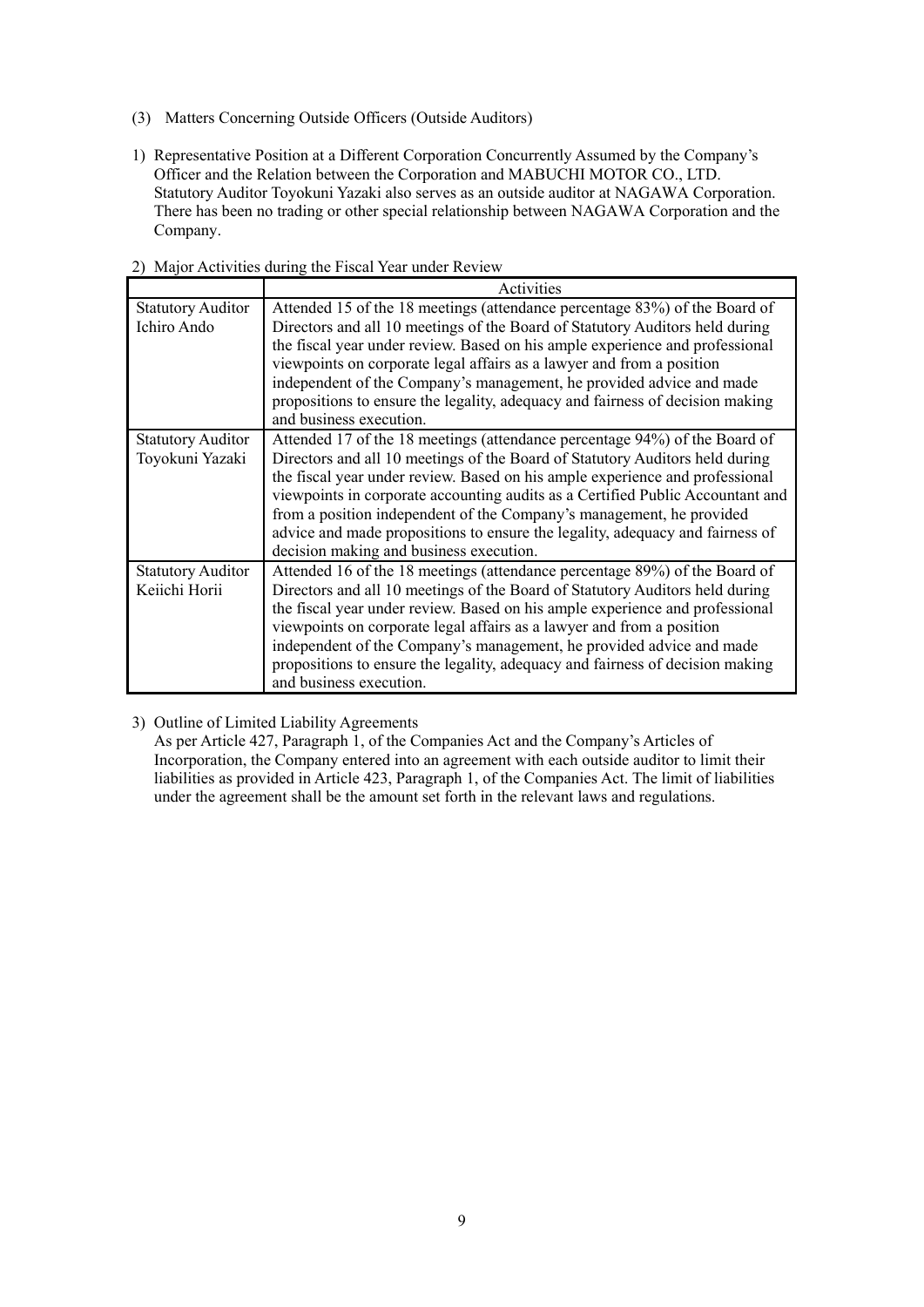## **Consolidated Balance Sheet**

| (As of December 31, 2011) |  |  |  |
|---------------------------|--|--|--|
|---------------------------|--|--|--|

|                                      |         |                                                        | (Millions of Yen) |
|--------------------------------------|---------|--------------------------------------------------------|-------------------|
| Item                                 | Amount  | Item                                                   | Amount            |
| (Assets)                             | 181,351 | (Liabilities)                                          | 12,813            |
| <b>Current Assets</b>                | 112,764 | <b>Current Liabilities</b>                             | 9,784             |
| Cash and bank deposits               | 54,920  | Trade notes and accounts payable                       | 3,854             |
| Trade notes and accounts receivable  | 11,977  | Accrued income taxes                                   | 615               |
| Short-term investments               | 23,078  | Accrued bonus to employees                             | 226               |
| Merchandise and finished goods       | 12,762  | Deferred tax liabilities - current                     | $\theta$          |
| Work in process                      | 886     | Other current liabilities                              | 5,087             |
| Raw materials and supplies           | 4,958   |                                                        |                   |
| Income taxes receivable              | 84      | <b>Long-term Liabilities</b>                           | 3,029             |
| Deferred tax assets - current        | 294     | Allowance for retirement benefits for<br>employees     | 416               |
| Other current assets                 | 3,909   | Asset retirement obligations                           | 15                |
| Allowance for doubtful accounts      | (107)   | Deferred tax liabilities - non-current                 | 1,382             |
| <b>Fixed Assets</b>                  | 68,587  | Other long-term liabilities                            | 1,214             |
| <b>Property, Plant and Equipment</b> | 34,231  |                                                        |                   |
| Buildings and structures             | 15,161  | (Net Assets)                                           | 168,538           |
| Machinery, equipment and vehicles    | 8,962   | <b>Shareholders' Equity</b>                            | 191,671           |
| Tools, furniture and fixtures        | 1,728   | <b>Common stock</b>                                    | 20,704            |
| Land                                 | 6,020   | Additional paid-in capital                             | 20,419            |
| Construction in progress             | 2,357   | <b>Retained earnings</b>                               | 185,294           |
| <b>Intangible Assets</b>             | 661     | <b>Treasury stock</b>                                  | (34, 747)         |
| <b>Investments and Other Assets</b>  | 33,694  | Other accumulated comprehensive income                 | (23, 133)         |
| Investment securities                | 32,644  | Net unrealized holding gains (losses) on<br>securities | (1,457)           |
| Long-term loans receivable           | 45      | Foreign currency translation adjustments               | (21, 676)         |
| Deferred tax assets - non-current    | 221     |                                                        |                   |
| Other investments and other assets   | 820     |                                                        |                   |
| Allowance for doubtful accounts      | (35)    |                                                        |                   |
| <b>Total Assets</b>                  | 181,351 | <b>Total Liabilities and Net Assets</b>                | 181,351           |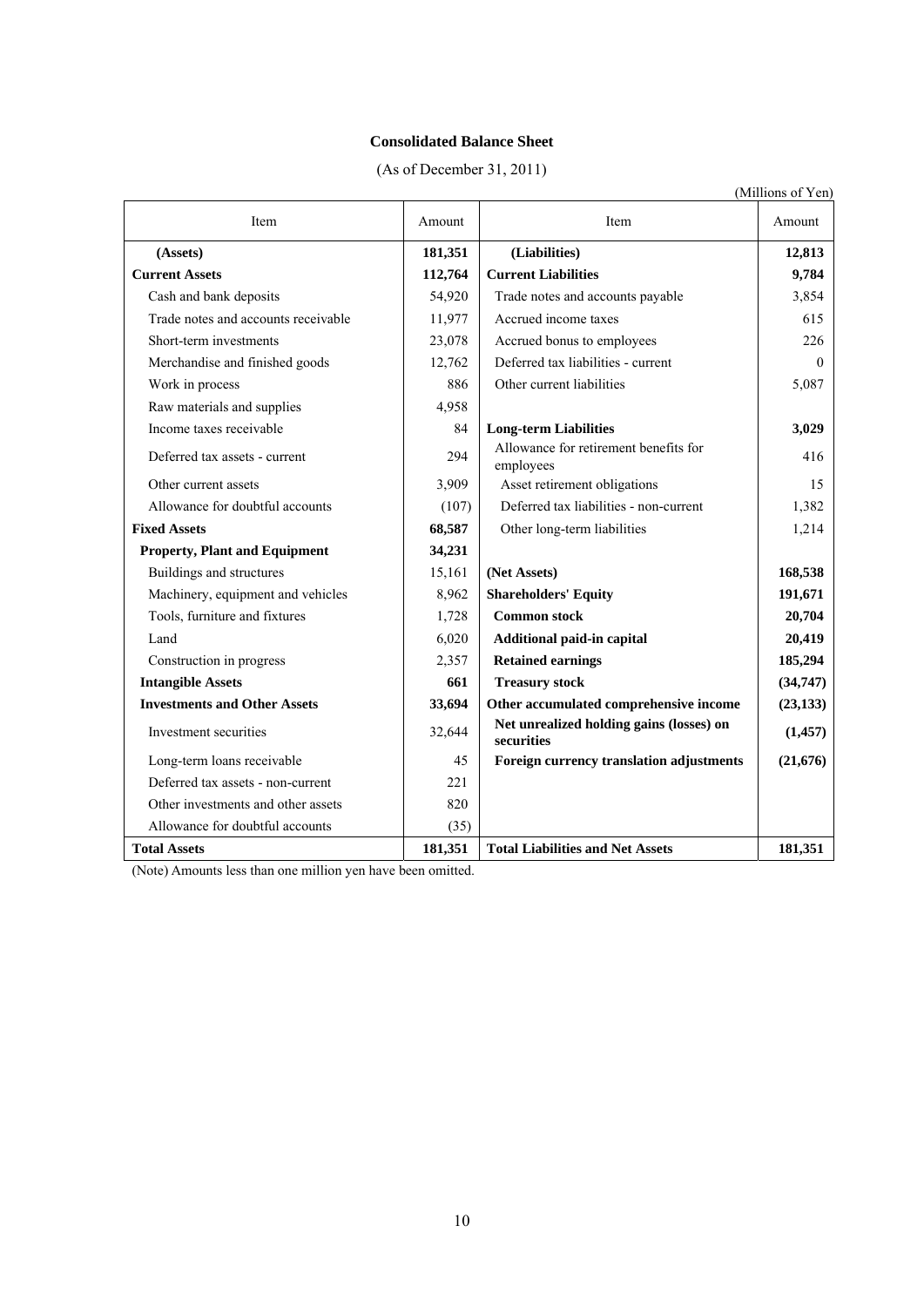## **Consolidated Statement of Income**

(For the year ended December 31, 2011)

|                                                                                        |        | (Millions of Yen) |
|----------------------------------------------------------------------------------------|--------|-------------------|
| Item                                                                                   | Amount |                   |
| <b>Net Sales</b>                                                                       |        | 78,886            |
| <b>Cost of Sales</b>                                                                   |        | 59,838            |
| <b>Gross Profit</b>                                                                    |        | 19,047            |
| <b>Selling, General and Administrative Expenses</b>                                    |        | 15,981            |
| <b>Operating Income</b>                                                                |        | 3,066             |
| <b>Non-Operating Income</b>                                                            |        |                   |
| Interest income                                                                        | 577    |                   |
| Dividend income                                                                        | 102    |                   |
| Income from sales of scrap materials                                                   | 1,155  |                   |
| Other non-operating income                                                             | 534    | 2,369             |
| <b>Non-Operating Expenses</b>                                                          |        |                   |
| Stock-related expenses                                                                 | 50     |                   |
| Exchange losses on foreign currency transactions                                       | 272    |                   |
| Depreciation expenses of idle assets                                                   | 12     |                   |
| Soil improvement-related expenses                                                      | 7      |                   |
| Other non-operating expenses                                                           | 165    | 509               |
| <b>Ordinary Income</b>                                                                 |        | 4,926             |
| <b>Other Gains</b>                                                                     |        |                   |
| Gain on retirement of fixed assets                                                     | 473    |                   |
| Gain on sales of investment securities                                                 | 10     |                   |
| Reversal of allowance for doubtful receivables                                         | 117    | 600               |
| <b>Other Losses</b>                                                                    |        |                   |
| Loss on retirement of fixed assets                                                     | 163    |                   |
| Retirement allowance paid                                                              | 423    |                   |
| Loss on valuation of investment securities                                             | 55     |                   |
| Provision of allowance for doubtful accounts                                           | 12     |                   |
| Impairment loss                                                                        | 84     |                   |
| Loss on adjustment for changes of accounting standard for asset retirement obligations | 16     |                   |
| Loss on cancellation of lease contracts                                                | 20     |                   |
| Loss on reversal of foreign currency translation adjustment for liquidation of         |        |                   |
| foreign subsidiaries<br><b>Income before Income Taxes</b>                              | 1,502  | 2,278<br>3,248    |
|                                                                                        |        |                   |
| Income taxes-Current                                                                   | 1,576  |                   |
| Income taxes-Deferred<br><b>Income (loss) before Minority Interests</b>                | 2,138  | 3,714<br>(466)    |
|                                                                                        |        |                   |
| Net Income (loss)                                                                      |        | (466)             |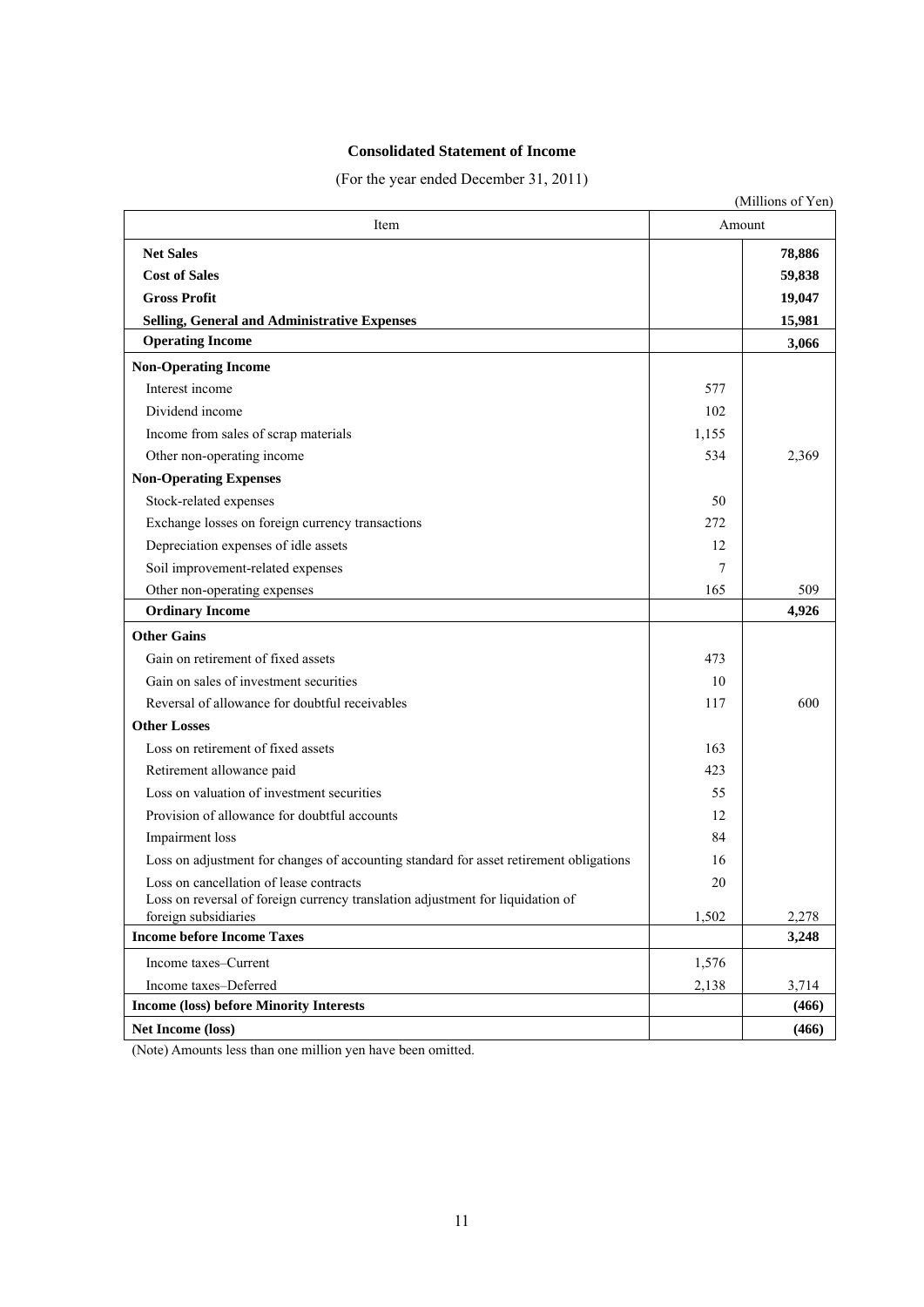### **Consolidated Statement of Changes in Net Assets**

(For the year ended December 31, 2011)

|                                                         |                      |                               |                      |                | (Millions of Yen)                |
|---------------------------------------------------------|----------------------|-------------------------------|----------------------|----------------|----------------------------------|
|                                                         | Shareholders' equity |                               |                      |                |                                  |
|                                                         | Common<br>stock      | Additional<br>paid-in capital | Retained<br>earnings | Treasury stock | Total<br>shareholders'<br>equity |
| Balance as of December 31, 2010                         | 20,704               | 20,419                        | 203,625              | (49,105)       | 195,644                          |
| Changes of items during the period:                     |                      |                               |                      |                |                                  |
| Cash dividends paid<br>(Note: 1)                        |                      |                               | (1,751)              |                | (1,751)                          |
| Cash dividends paid<br>(Interim dividends)              |                      |                               | (1,751)              |                | (1,751)                          |
| Net income (loss)                                       |                      |                               | (466)                |                | (466)                            |
| Purchase of treasury stock                              |                      |                               |                      | (2)            | (2)                              |
| Cancellation of treasury stock                          |                      |                               | (14,360)             | 14,360         |                                  |
| Net changes of items other than<br>shareholders' equity |                      |                               |                      |                |                                  |
| Total changes during the period                         |                      |                               | (18,330)             | 14,358         | (3,972)                          |
| Balance as of December 31, 2011                         | 20,704               | 20,419                        | 185,294              | (34, 747)      | 191,671                          |

### (Millions of Yen)

|                                                         | Other accumulated comprehensive income                       |                                                |                                                       |                  |
|---------------------------------------------------------|--------------------------------------------------------------|------------------------------------------------|-------------------------------------------------------|------------------|
|                                                         | Net unrealized<br>holding gains<br>(losses) on<br>securities | Foreign currency<br>translation<br>adjustments | Total other<br>accumulated<br>comprehensive<br>income | Total net assets |
| Balance as of December 31, 2010                         | (257)                                                        | (20, 817)                                      | (21, 074)                                             | 174,570          |
| Changes of items during the period:                     |                                                              |                                                |                                                       |                  |
| Cash dividends paid (Note: 1)                           |                                                              |                                                |                                                       | (1,751)          |
| Cash dividends paid<br>(Interim dividends)              |                                                              |                                                |                                                       | (1,751)          |
| Net income (loss)                                       |                                                              |                                                |                                                       | (466)            |
| Purchase of treasury stock                              |                                                              |                                                |                                                       | (2)              |
| Cancellation of treasury stock                          |                                                              |                                                |                                                       |                  |
| Net changes of items other than<br>shareholders' equity | (1,200)                                                      | (859)                                          | (2,059)                                               | (2,059)          |
| Total changes during the period                         | (1,200)                                                      | (859)                                          | (2,059)                                               | (6,031)          |
| Balance as of December 31, 2011                         | (1, 457)                                                     | (21,676)                                       | (23, 133)                                             | 168,538          |

(Notes)

1. The dividends were paid as appropriations of retained earnings based on a resolution at the ordinary general meeting of shareholders held in March 2011.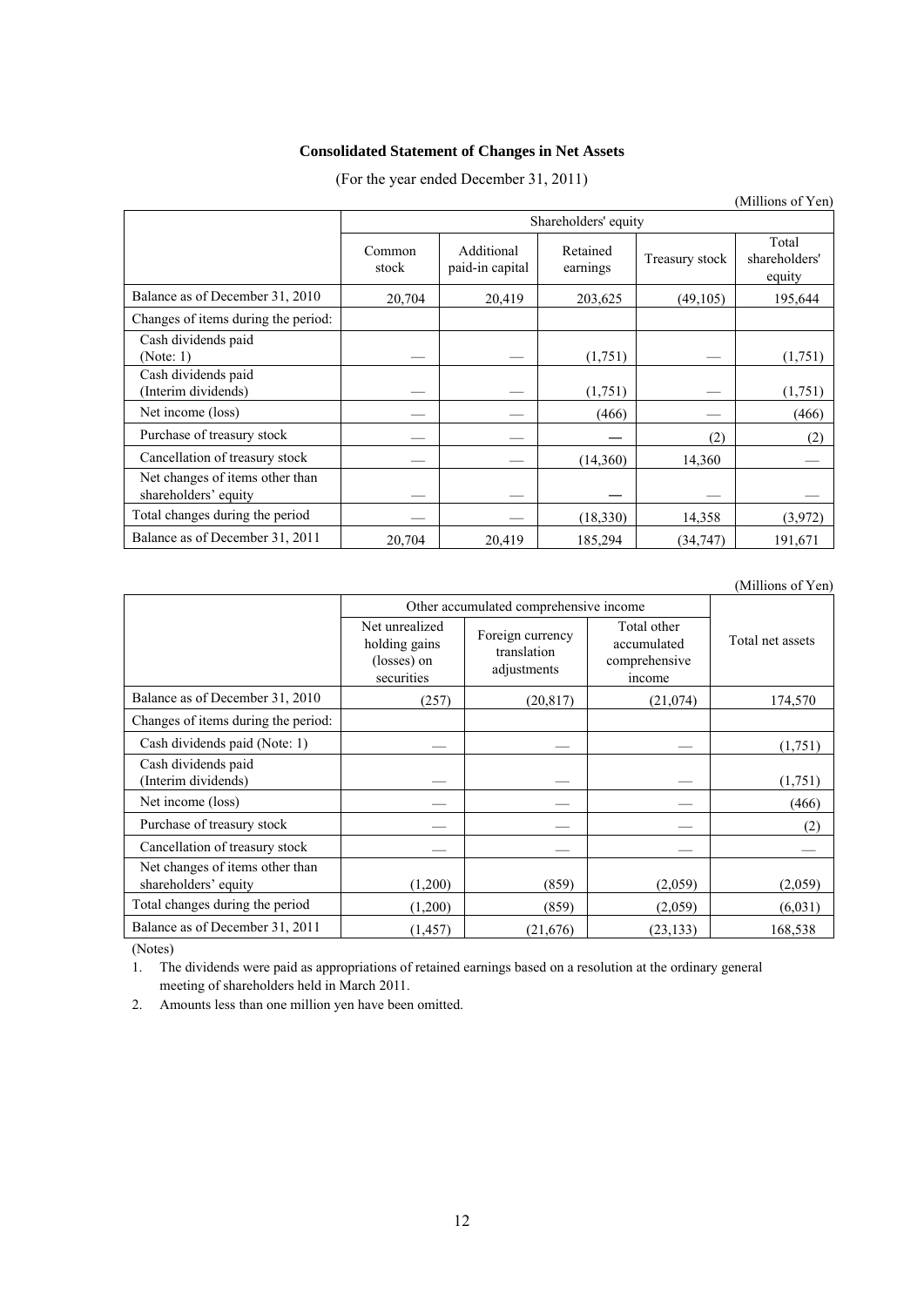<Reference>

# **Consolidated Statements of Comprehensive Income**

(For the year ended December 31, 2011)

|                                                           | (Millions of yen) |
|-----------------------------------------------------------|-------------------|
| Item                                                      | Amount            |
| Income (loss) before minority interests                   | (466)             |
| Other comprehensive income                                |                   |
| Valuation difference on available-for-sale securities     | (1,200)           |
| Foreign currency translation adjustment                   | (859)             |
| Total other comprehensive income                          | (2,059)           |
| <b>Comprehensive income</b>                               | (2,525)           |
| (Comprehensive income attributable to)                    |                   |
| Comprehensive income attributable to owners of the parent | (2,525)           |
| Comprehensive income attributable to minority interests   |                   |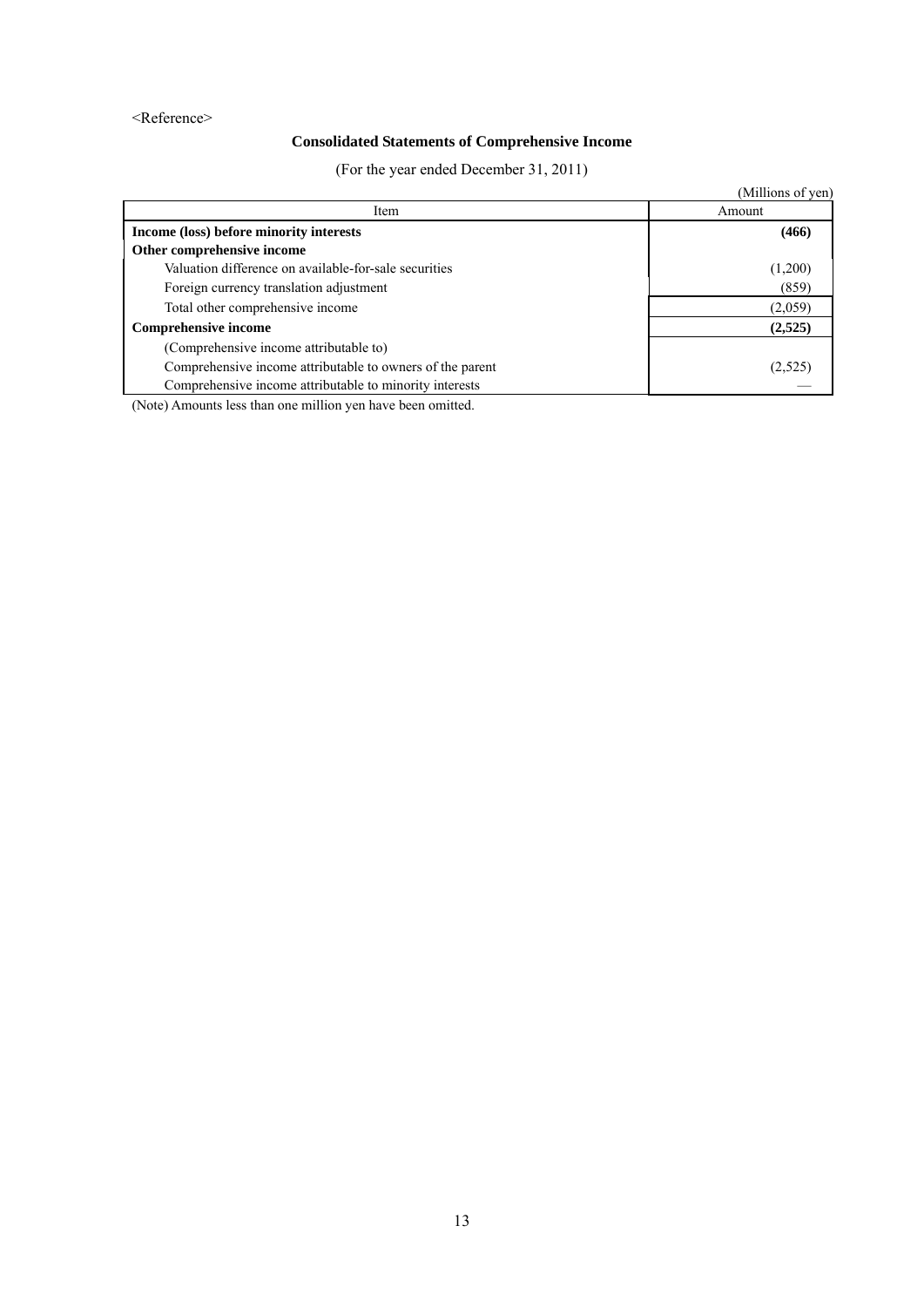## **Consolidated Statement of Cash Flows**

(For the year ended December 31, 2011)

|                                                                                                        | (Millions of Yen) |
|--------------------------------------------------------------------------------------------------------|-------------------|
| Item                                                                                                   | Amount            |
| <b>Cash Flows from Operating Activities:</b>                                                           |                   |
| Income before income taxes                                                                             | 3,248             |
| Depreciation and amortization                                                                          | 3,326             |
| Impairment loss                                                                                        | 84                |
| Increase (Decrease) in allowance for retirement benefits, net payments                                 | 54                |
| Interest and dividend income                                                                           | (680)             |
| Foreign exchange losses (gains)                                                                        | 38                |
| Loss on reversal of foreign currency translation adjustment for liquidation of<br>foreign subsidiaries | 1,502             |
| Loss (Gain) on sales of short-term investments and investment securities                               | (10)              |
| Loss (Gain) on disposal of fixed assets                                                                | (309)             |
| Loss (Gain) on valuation of investment securities                                                      | 55                |
| Increase (Decrease) in provision for loss on restructuring of production bases                         | (373)             |
| Decrease (Increase) in trade notes and accounts receivables                                            | (977)             |
| Decrease (Increase) in inventories                                                                     | (3, 473)          |
| Increase (Decrease) in trade notes and accounts payables                                               | 912               |
| Other, net                                                                                             | (2,012)           |
| Sub total                                                                                              | 1,385             |
| Interest and dividends received                                                                        | 674               |
| Income taxes paid                                                                                      | (1, 363)          |
| Net cash provided by operating activities                                                              | 696               |
| <b>Cash Flows from Investing Activities:</b>                                                           |                   |
| Increase of time deposits                                                                              | (13, 137)         |
| Proceeds from withdrawal of time deposits                                                              | 12,301            |
| Purchase of short-term investments                                                                     | (12, 713)         |
| Proceeds from sales of short-term investments                                                          | 20,264            |
| Purchase of property, plant and equipment                                                              | (6,253)           |
| Proceeds from sales of property, plant and equipment                                                   | 630               |
| Purchase of investment securities                                                                      | (6, 394)          |
| Proceeds from sales of investment securities                                                           | 2,589             |
| Other, net                                                                                             | (162)             |
| Net cash provided by investing activities                                                              | (2,874)           |
| <b>Cash Flows from Financing Activities:</b>                                                           |                   |
| Cash dividends paid                                                                                    | (3,505)           |
| Purchase of treasury stock                                                                             | (2)               |
| Net cash used in financing activities                                                                  | (3,507)           |
| <b>Effect of Exchange Rate Changes on Cash and Cash Equivalents</b>                                    | (588)             |
| Net Increase (decrease) in Cash and Cash Equivalents                                                   | (6,273)           |
| <b>Cash and Cash Equivalents at Beginning of Period</b>                                                | 67,540            |
| <b>Cash and Cash Equivalents at End of Period</b>                                                      | 61,266            |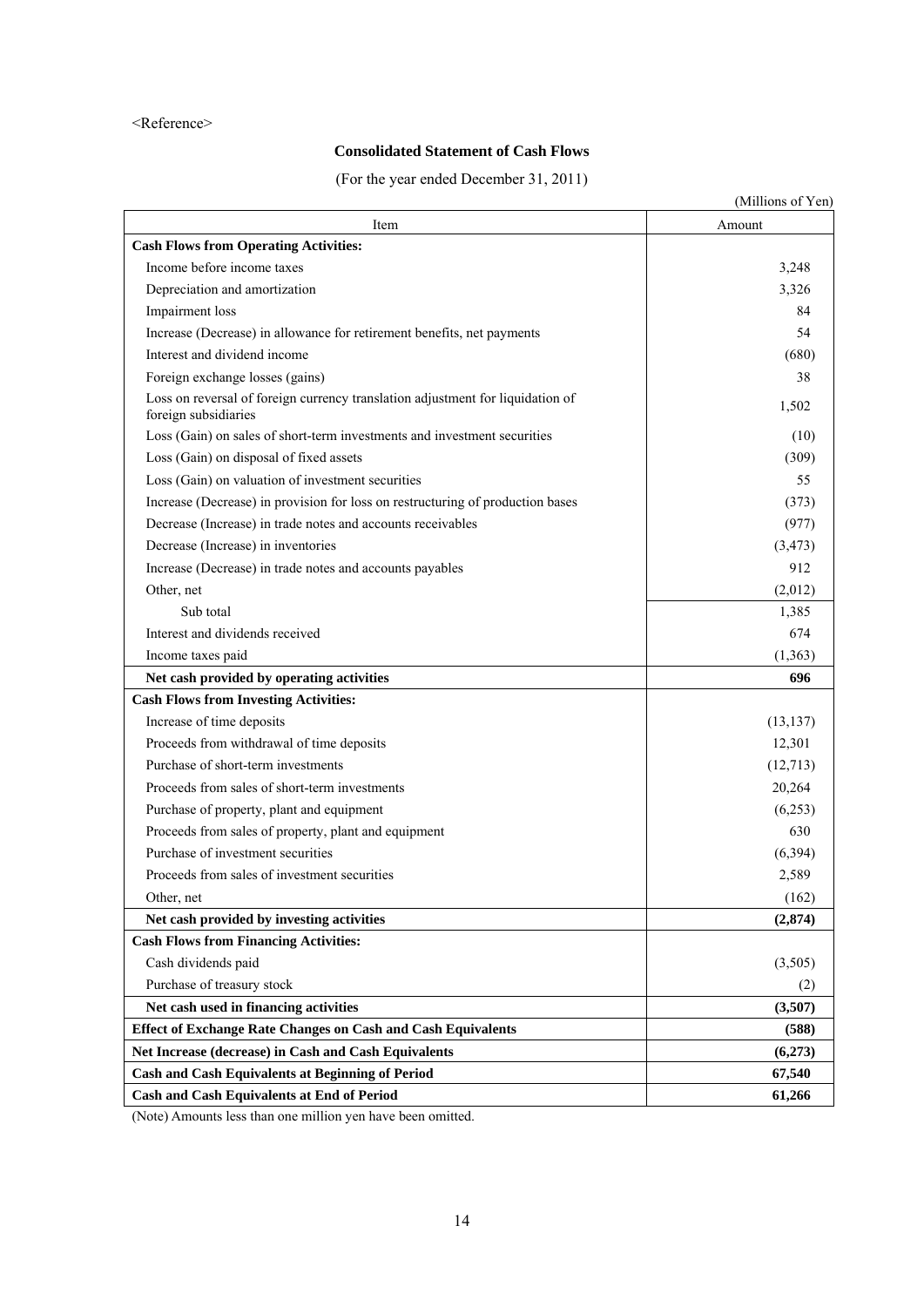## **Non-Consolidated Balance Sheet**

| (As of December 31, 2011) |
|---------------------------|
|---------------------------|

(Millions of Yen)

| Item                                                            | Amount  | Item                                                   | Amount    |
|-----------------------------------------------------------------|---------|--------------------------------------------------------|-----------|
| (Assets)                                                        | 141,955 | (Liabilities)                                          | 8,542     |
| <b>Current Assets</b>                                           | 61,125  | <b>Current Liabilities</b>                             | 6,907     |
| Cash and bank deposits                                          | 22,209  | Accounts payable                                       | 5,631     |
| Trade notes receivable                                          | 63      | Accounts payable-other                                 | 446       |
| Accounts receivable                                             | 13,913  | Accrued expenses                                       | 393       |
| Short-term investments                                          | 20,951  | Accrued bonus to employees                             | 226       |
| Merchandise and finished goods                                  | 1,225   | Deferred tax liabilities - current                     | $\Omega$  |
| Work in process                                                 | 39      | Other current liabilities                              | 209       |
| Raw materials and supplies                                      | 557     | <b>Long-term Liabilities</b>                           | 1,635     |
| Short-term loans receivable from<br>subsidiaries and affiliates | 460     | Allowance for retirement benefits for<br>employees     | 156       |
| Income taxes receivable                                         | 77      | Asset retirement obligations                           | 15        |
| Other current assets                                            | 1,642   | Deferred tax liabilities - non-current                 | 270       |
| Allowance for doubtful accounts                                 | (16)    | Other long-term liabilities                            | 1,192     |
| <b>Fixed Assets</b>                                             | 80,830  |                                                        |           |
| <b>Property, Plant and Equipment</b>                            | 17,141  |                                                        |           |
| <b>Buildings</b>                                                | 9,852   | (Net Assets)                                           | 133,413   |
| <b>Structures</b>                                               | 571     | <b>Shareholders' Equity</b>                            | 134,871   |
| Machinery and equipment                                         | 317     | <b>Common stock</b>                                    | 20,704    |
| Vehicles                                                        | 6       | Additional paid-in capital                             | 20,419    |
| Tools, furniture and fixtures                                   | 300     | Legal capital surplus                                  | 20,419    |
| Land                                                            | 5,996   | <b>Retained earnings</b>                               | 128,493   |
| Construction in progress                                        | 96      | Legal retained earnings                                | 3,819     |
| <b>Intangible Assets</b>                                        | 7       | Other legal retained earnings                          | 124,674   |
| <b>Investments and Other Assets</b>                             | 63,681  | Reserve for the reduction of fixed assets              | 148       |
| Investment securities                                           | 32,567  | General reserve                                        | 170,119   |
| Stocks of subsidiaries and affiliates                           | 13,567  | Retained earnings carried forward                      | (45, 593) |
| Investments in capital of subsidiaries and<br>affiliates        | 17,414  | <b>Treasury stock</b>                                  | (34, 747) |
| Other investments and other assets                              | 167     | Revaluation/translation adjustments                    | (1, 457)  |
| Allowance for doubtful accounts                                 | (35)    | Net unrealized holding gains (losses) on<br>securities | (1,457)   |
| <b>Total Assets</b>                                             | 141,955 | <b>Total Liabilities and Net Assets</b>                | 141,955   |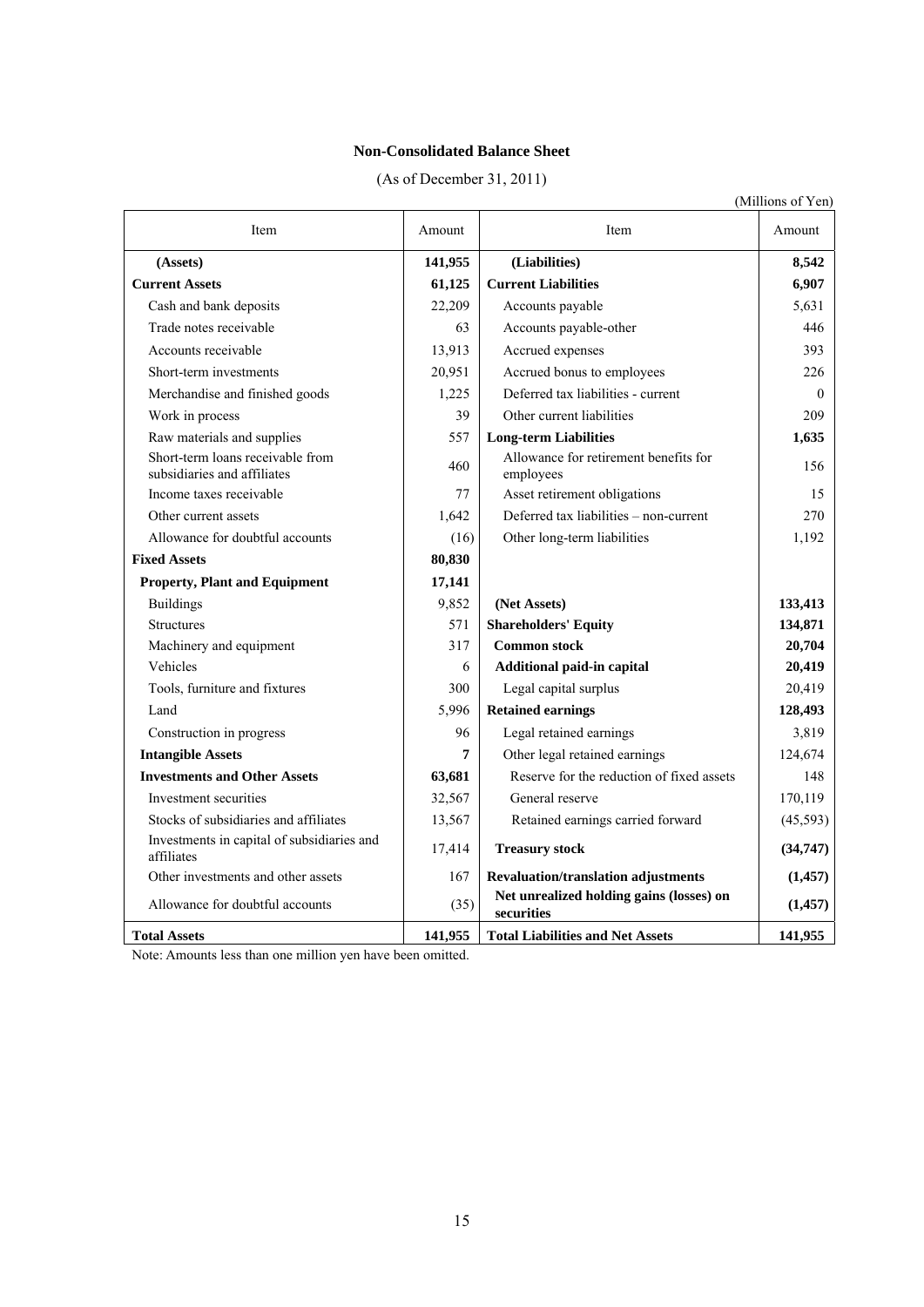## **Non-Consolidated Statement of Income**

(For the year ended December 31, 2011)

|                                                                                           |          | (Millions of Yen) |
|-------------------------------------------------------------------------------------------|----------|-------------------|
| Item                                                                                      | Amount   |                   |
| <b>Net Sales</b>                                                                          |          | 54,643            |
| <b>Cost of Sales</b>                                                                      |          | 46,275            |
| <b>Gross Profit</b>                                                                       |          | 8,367             |
| <b>Selling, General and Administrative Expenses</b>                                       |          | 10,678            |
| <b>Operating Income (loss)</b>                                                            |          | (2,310)           |
| <b>Non-Operating Income</b>                                                               |          |                   |
| Interest income                                                                           | 340      |                   |
| Dividend income                                                                           | 2,781    |                   |
| Other non-operating income                                                                | 389      | 3,511             |
| <b>Non-Operating Expenses</b>                                                             |          |                   |
| Stock-related expenses                                                                    | 50       |                   |
| Soil improvement-related expenses                                                         | 7        |                   |
| Disposal-related expenses for facilities of subsidiaries and affiliates                   | 34       |                   |
| Exchange losses on foreign currency transactions                                          | 145      |                   |
| Other non-operating expenses                                                              | 21       | 260               |
| <b>Ordinary Income</b>                                                                    |          | 940               |
| <b>Other Gains</b>                                                                        |          |                   |
| Gain on sales of investment securities                                                    | 10       |                   |
| Reversal of allowance for doubtful accounts                                               | $\Omega$ | 10                |
| <b>Other Losses</b>                                                                       |          |                   |
| Loss on retirement of fixed assets                                                        | 4        |                   |
| Impairment loss                                                                           | 20       |                   |
| Loss on liquidation of foreign subsidiaries                                               | 183      |                   |
| Loss on valuation of investment securities                                                | 55       |                   |
| Provision of allowance for doubtful accounts                                              | 12       |                   |
| Loss on cancellation of lease contracts                                                   | 20       |                   |
| Loss on adjustment for changes of accounting standard for asset retirement<br>Obligations | 16       | 313               |
| <b>Income before Income Taxes</b>                                                         |          | 637               |
| Income taxes–Current                                                                      | 134      |                   |
| Income taxes-Deferred                                                                     | 1,755    | 1,889             |
| <b>Net Income (loss)</b>                                                                  |          | (1,251)           |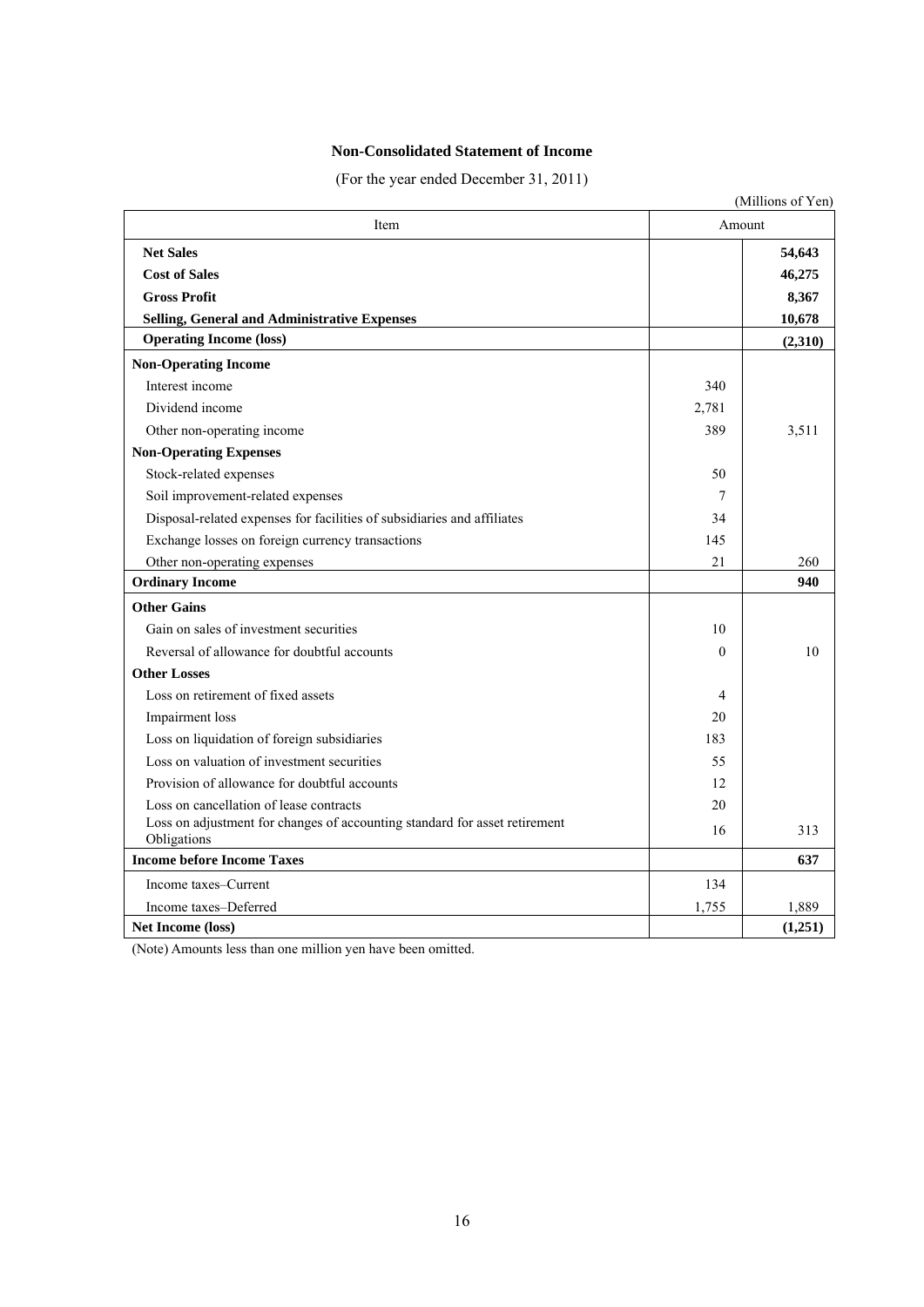# **Non-Consolidated Statement of Changes in Net Assets**

(For the year ended December 31, 2011)

|                                                                   |                      |                            |                                     | (Millions of Yen)          |  |  |
|-------------------------------------------------------------------|----------------------|----------------------------|-------------------------------------|----------------------------|--|--|
|                                                                   | Shareholders' equity |                            |                                     |                            |  |  |
|                                                                   |                      | Additional paid-in capital | Retained earnings                   |                            |  |  |
|                                                                   | Common stock         | Legal capital<br>surplus   | Total additional<br>paid-in capital | Legal retained<br>earnings |  |  |
| Balance as of December 31, 2010                                   | 20,704               | 20,419                     | 20,419                              | 3,819                      |  |  |
| Changes of items during the period:                               |                      |                            |                                     |                            |  |  |
| Reversal of reserve for the<br>reduction of fixed assets          |                      |                            |                                     |                            |  |  |
| Provision of reserve for advanced<br>depreciation of fixed assets |                      |                            |                                     |                            |  |  |
| Cash dividends paid (Note: 1)                                     |                      |                            |                                     |                            |  |  |
| Cash dividends paid<br>(Interim dividends)                        |                      |                            |                                     |                            |  |  |
| Net income (loss)                                                 |                      |                            |                                     |                            |  |  |
| Purchase of treasury stock                                        |                      |                            |                                     |                            |  |  |
| Cancellation of treasury stock                                    |                      |                            |                                     |                            |  |  |
| Net changes of items other than<br>shareholders' equity           |                      |                            |                                     |                            |  |  |
| Total changes during the period                                   |                      |                            |                                     |                            |  |  |
| Balance as of December 31, 2011                                   | 20,704               | 20,419                     | 20,419                              | 3,819                      |  |  |

(Millions of Yen)

|                                                                   | Shareholders' equity                            |                 |                                      |                            |  |  |
|-------------------------------------------------------------------|-------------------------------------------------|-----------------|--------------------------------------|----------------------------|--|--|
|                                                                   |                                                 |                 |                                      |                            |  |  |
|                                                                   | Other legal retained earnings                   |                 |                                      |                            |  |  |
|                                                                   | Reserve for the<br>reduction of<br>fixed assets | General reserve | Retained earnings<br>carried forward | Total retained<br>earnings |  |  |
| Balance as of December 31, 2010                                   | 141                                             | 170,119         | (26, 470)                            | 147,610                    |  |  |
| Changes of items during the period:                               |                                                 |                 |                                      |                            |  |  |
| Reversal of reserve for the<br>reduction of fixed assets          | (4)                                             |                 | 4                                    |                            |  |  |
| Provision of reserve for advanced<br>depreciation of fixed assets | 11                                              |                 | (11)                                 |                            |  |  |
| Cash dividends paid (Note: 1)                                     |                                                 |                 | (1,751)                              | (1,751)                    |  |  |
| Cash dividends paid<br>(Interim dividends)                        |                                                 |                 | (1,751)                              | (1,751)                    |  |  |
| Net income (loss)                                                 |                                                 |                 | (1,251)                              | (1,251)                    |  |  |
| Purchase of treasury stock                                        |                                                 |                 |                                      |                            |  |  |
| Cancellation of treasury stock                                    |                                                 |                 | (14,360)                             | (14,360)                   |  |  |
| Net changes of items other than<br>shareholders' equity           |                                                 |                 |                                      |                            |  |  |
| Total changes during the period                                   | 6                                               |                 | (19, 123)                            | (19,116)                   |  |  |
| Balance as of December 31, 2011                                   | 148                                             | 170,119         | (45, 593)                            | 128,493                    |  |  |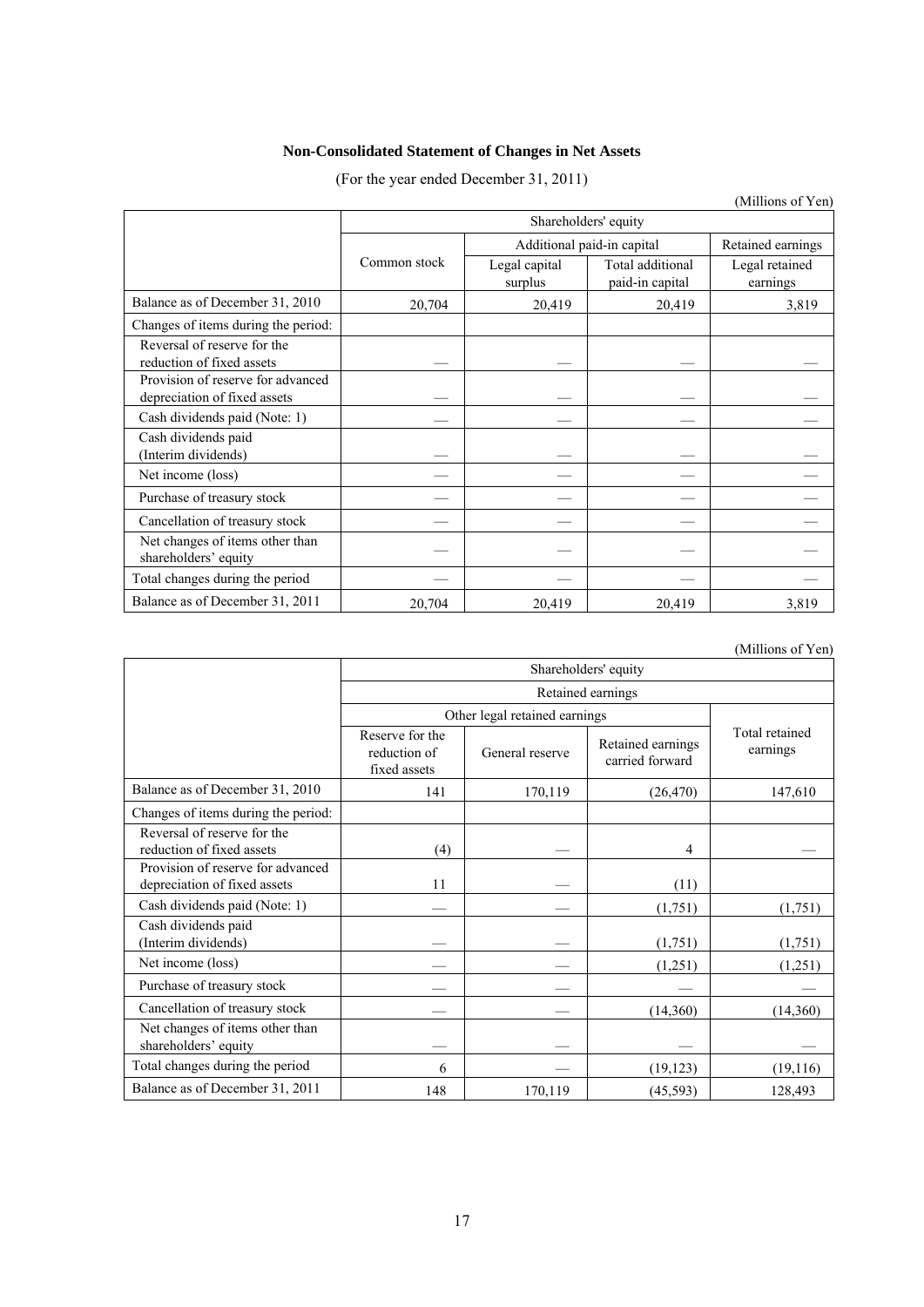| (Millions of Yen) |  |
|-------------------|--|
|-------------------|--|

|                                                                   | Shareholders' equity       |                                  | Revaluation/translation<br>adjustments                   |                                                     |                     |
|-------------------------------------------------------------------|----------------------------|----------------------------------|----------------------------------------------------------|-----------------------------------------------------|---------------------|
|                                                                   | Treasury<br>stock, at cost | Total<br>shareholders'<br>equity | Unrealized<br>holding gains<br>(losses) on<br>securities | Total<br>Revaluation/<br>translation<br>adjustments | Total net<br>assets |
| Balance as of December 31, 2010                                   | (49,105)                   | 139,629                          | (258)                                                    | (258)                                               | 139,371             |
| Changes of items during the period:                               |                            |                                  |                                                          |                                                     |                     |
| Reversal of reserve for the<br>reduction of fixed assets          |                            |                                  |                                                          |                                                     |                     |
| Provision of reserve for advanced<br>depreciation of fixed assets |                            |                                  |                                                          |                                                     |                     |
| Cash dividends paid (Note: 1)                                     |                            | (1,751)                          |                                                          |                                                     | (1,751)             |
| Cash dividends paid<br>(Interim dividends)                        |                            | (1,751)                          |                                                          |                                                     | (1,751)             |
| Net income (loss)                                                 |                            | (1,251)                          |                                                          |                                                     | (1,251)             |
| Purchase of treasury stock                                        | (2)                        | (2)                              |                                                          |                                                     | (2)                 |
| Cancellation of treasury stock                                    | 14,360                     |                                  |                                                          |                                                     |                     |
| Net changes of items other than<br>shareholders' equity           |                            |                                  | (1,199)                                                  | (1, 199)                                            | (1, 199)            |
| Total changes during the period                                   | 14,358                     | (4,758)                          | (1, 199)                                                 | (1, 199)                                            | (5,957)             |
| Balance as of December 31, 2011                                   | (34, 747)                  | 134,871                          | (1, 457)                                                 | (1, 457)                                            | 133,413             |

(Notes)

1. The dividends were paid as appropriations of retained earnings based on a resolution at the ordinary general meeting of shareholders held in March 2011.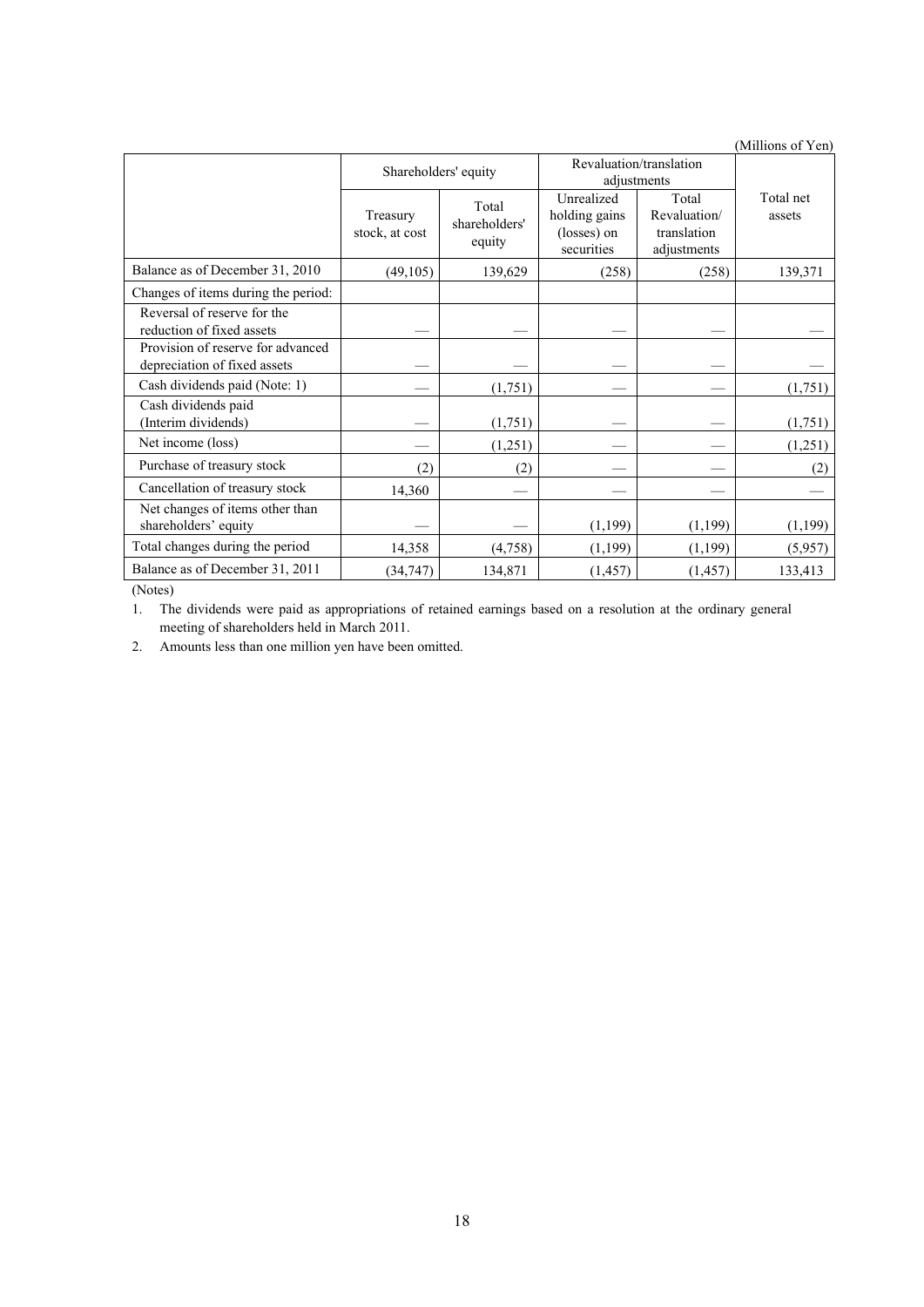## **REFERENCE DOCUMENTS FOR THE 71ST ORDINARY GENERAL MEETING OF SHAREHOLDERS**

**Proposal 1:** Approval of the Proposed Appropriation of Retained Earnings for the 71st Fiscal Term

Our basic policy on the appropriation of retained earnings is to retain necessary earnings for sound business activities, to maintain healthy financial strength and to ensure adequate dividends to our shareholders based on performance for the year. Based on the above policy, the Company makes it a principle to consistently distribute an ordinary dividend of ¥60 per share on an annual basis plus a special dividend equivalent to 20% (paid out on a per share basis) of the annual consolidated net income. In addition, the actual full-year dividend amount shall be based in principle on the above calculation standards and calculated in consideration of dividend payout ratio, dividend levels prior to the previous period, internal reserves, cash flows and other situations. The amount shall not be less than the expected full-year dividend amount announced during the full-year period.

Because we announced the annual dividend of ¥100 per share (ordinary dividend: ¥60 special dividend: ¥40) during 2011 and paid an interim dividend of ¥50(ordinary dividend: ¥30 special dividend: ¥20) per share in September 2011, we hereby propose the year-end dividend for the year as follow:

Matters related to the year-end dividend

- (1) The type of distributable properties Money
- (2) Matters related to the disbursement of distributable properties and the aggregate amount ¥50 per common share of the Company (ordinary dividend: ¥30 special dividend: ¥20) Aggregate dividend amount: ¥1,751,823,100
- (3) Effective date of the distribution of retained earnings March 30, 2012

Remaining surplus will be used for measures aimed at further strengthening our existing businesses and investing in areas of future growth, with a view of further increasing corporate value.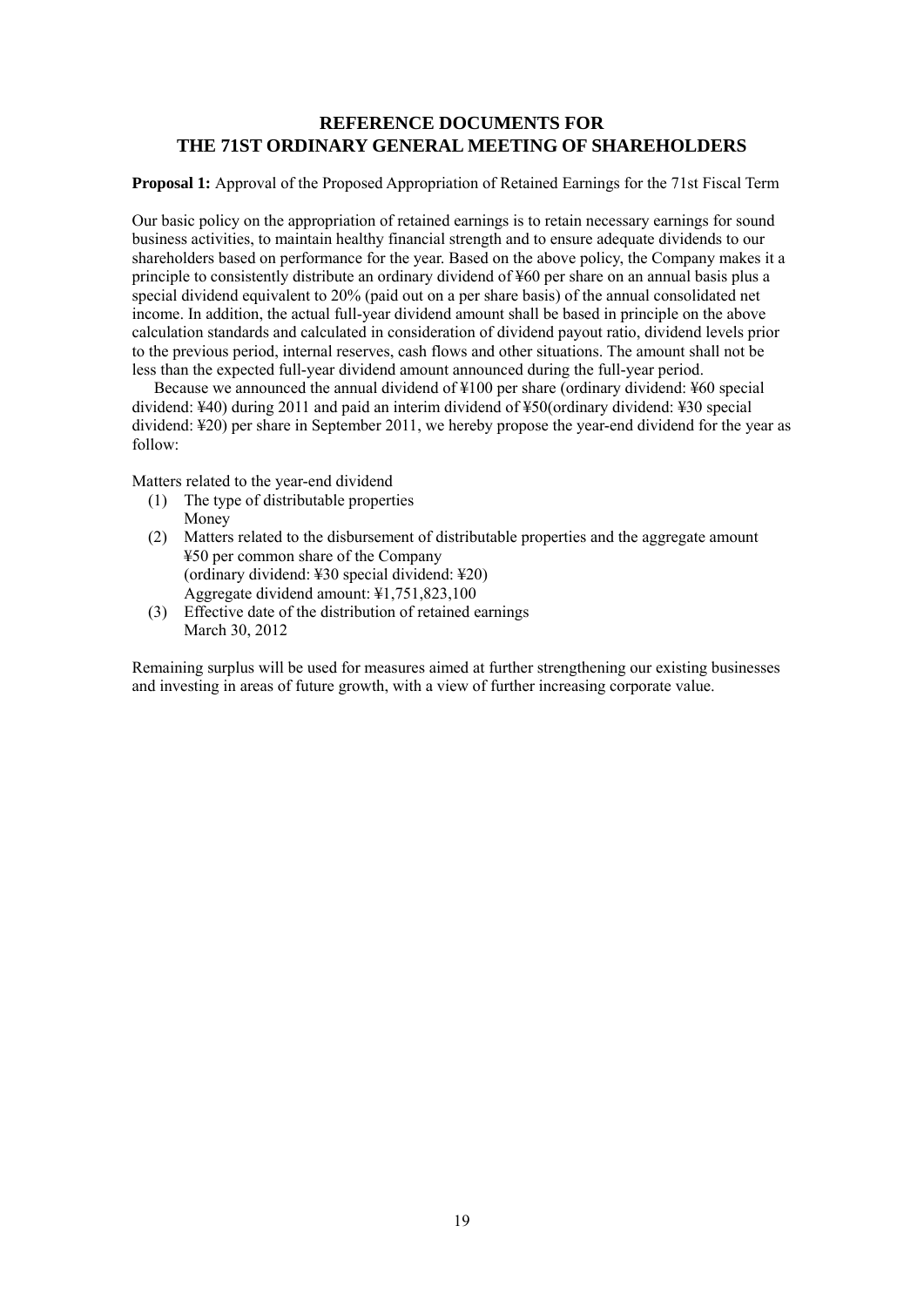## **Proposal 2:** Election of four (4) Statutory Auditors

The term of office of all four (4) statutory auditors currently in office will expire at the close of the 71st Ordinary General Meeting of Shareholders. Shareholders are therefore requested to four (4) statutory auditors.

The candidates for the position of statutory auditors are as follows.

The Board of Auditors has given its consent to this proposal.

|              |                                      |                                      |                                                                                                            | Number of the |
|--------------|--------------------------------------|--------------------------------------|------------------------------------------------------------------------------------------------------------|---------------|
| No.          | Name<br>(Date of birth)              |                                      | Brief personal history, position, assignment                                                               | Company's     |
|              |                                      |                                      | and significant positions concurrently held                                                                | shares held   |
|              |                                      | October 1965                         | Joined MABUCHI SHOJI CO., LTD.                                                                             |               |
|              |                                      | April 1968                           | Joined MABUCHI MOTOR CO., LTD.                                                                             |               |
|              |                                      | January 1984                         | Manager, Marketing and Planning Division, Sales                                                            |               |
|              |                                      |                                      | Headquarters, MABUCHI MOTOR CO., LTD.                                                                      |               |
|              |                                      | October 1985                         | Manager, Corporate Planning Section, MABUCHI MOTOR                                                         |               |
|              |                                      |                                      | CO., LTD.                                                                                                  |               |
|              | Masahiro Gennaka                     | December 1993                        | General Manager, Human Resources Department,                                                               |               |
| $\mathbf{1}$ | (February 6, 1942)                   |                                      | MABUCHI MOTOR CO., LTD.                                                                                    | 2,541         |
|              |                                      | February 2001                        | President and Representative Director, MABUCHI REAL                                                        |               |
|              |                                      |                                      | ESTATE CO., LTD.                                                                                           |               |
|              |                                      | March 2001                           | Retired from MABUCHI MOTOR, CO., LTD.                                                                      |               |
|              |                                      | February 2008                        | Retired from President and Representative Director,<br>MABUCHI REAL ESTATE CO., LTD.                       |               |
|              |                                      | March 2008                           | Full-time statutory auditor, MABUCHI MOTOR CO.,                                                            |               |
|              |                                      |                                      | LTD.(Current position)                                                                                     |               |
|              |                                      | April 1979                           | Registered with the Daiichi Tokyo Bar Association as a                                                     |               |
|              |                                      |                                      | lawyer                                                                                                     |               |
|              |                                      | January 1995                         | Joint representative of Law Offices of Harada, Uchida &                                                    |               |
|              | Keiichi Horii<br>(September 4, 1951) |                                      | Sugiyama (Currently South Toranomon Law Offices)                                                           |               |
|              |                                      |                                      | (Current position)                                                                                         |               |
|              |                                      | May 1996                             | Vice Chairman, Operating Committee of the Arbitration                                                      |               |
| 2            |                                      |                                      | Center of the Daiichi Tokyo Bar Association                                                                |               |
|              |                                      | March 2008                           | Statutory auditor, MABUCHI MOTOR CO., LTD. (Current                                                        |               |
|              |                                      |                                      | position)                                                                                                  |               |
|              |                                      | April 2011                           | Member of Operating Committee of the Arbitration Center                                                    |               |
|              |                                      |                                      | of the Daiichi Tokyo Bar Association (Current position)                                                    |               |
|              |                                      |                                      | (Significant Positions Concurrently Held)                                                                  |               |
|              |                                      |                                      | Joint representative, South Toranomon Law Offices                                                          |               |
|              |                                      | March 1973<br>September 1990         | Registered as a Certified Public Accountant<br>Representative partner of Century Auditor Office (Currently |               |
|              |                                      |                                      | Ernst & Young ShinNihon LLC)                                                                               |               |
|              |                                      | June 2008                            | Retired from Shin Nihon & Co. (Currently Ernst & Young                                                     |               |
| 3            | *Nobutaka Motohashi                  |                                      | ShinNihon LLC)                                                                                             |               |
|              | (December 16, 1948)                  | <b>July 2008</b>                     | Established Motohashi Nobutaka Accounting Office                                                           |               |
|              |                                      |                                      | Representative (Current position)                                                                          |               |
|              |                                      |                                      | (Significant Positions Concurrently Held)                                                                  |               |
|              |                                      |                                      | Representative, Motohashi Nobutaka Accounting Office                                                       |               |
|              |                                      | April 1979                           | Registered with the Daiichi Tokyo Bar Association as a                                                     |               |
|              | *Toru Masuda                         |                                      | lawyer                                                                                                     |               |
|              |                                      | April 1989                           | Established Masuda Toru Law Office                                                                         |               |
|              |                                      |                                      | Representative (Current position)                                                                          |               |
| 4            |                                      | June 1994                            | Civil Rights Commissioner of the Ministry of Justice                                                       |               |
|              | (November 9, 1951)                   |                                      | (Current position)                                                                                         |               |
|              |                                      | June 2007                            | Director, Juutaku Loan Servicer Ltd. (Current position)                                                    |               |
|              |                                      |                                      | (Significant Positions Concurrently Held)                                                                  |               |
|              |                                      | Director, Juutaku Loan Servicer Ltd. | Representative, Masuda Toru Law Office                                                                     |               |
|              |                                      |                                      |                                                                                                            |               |